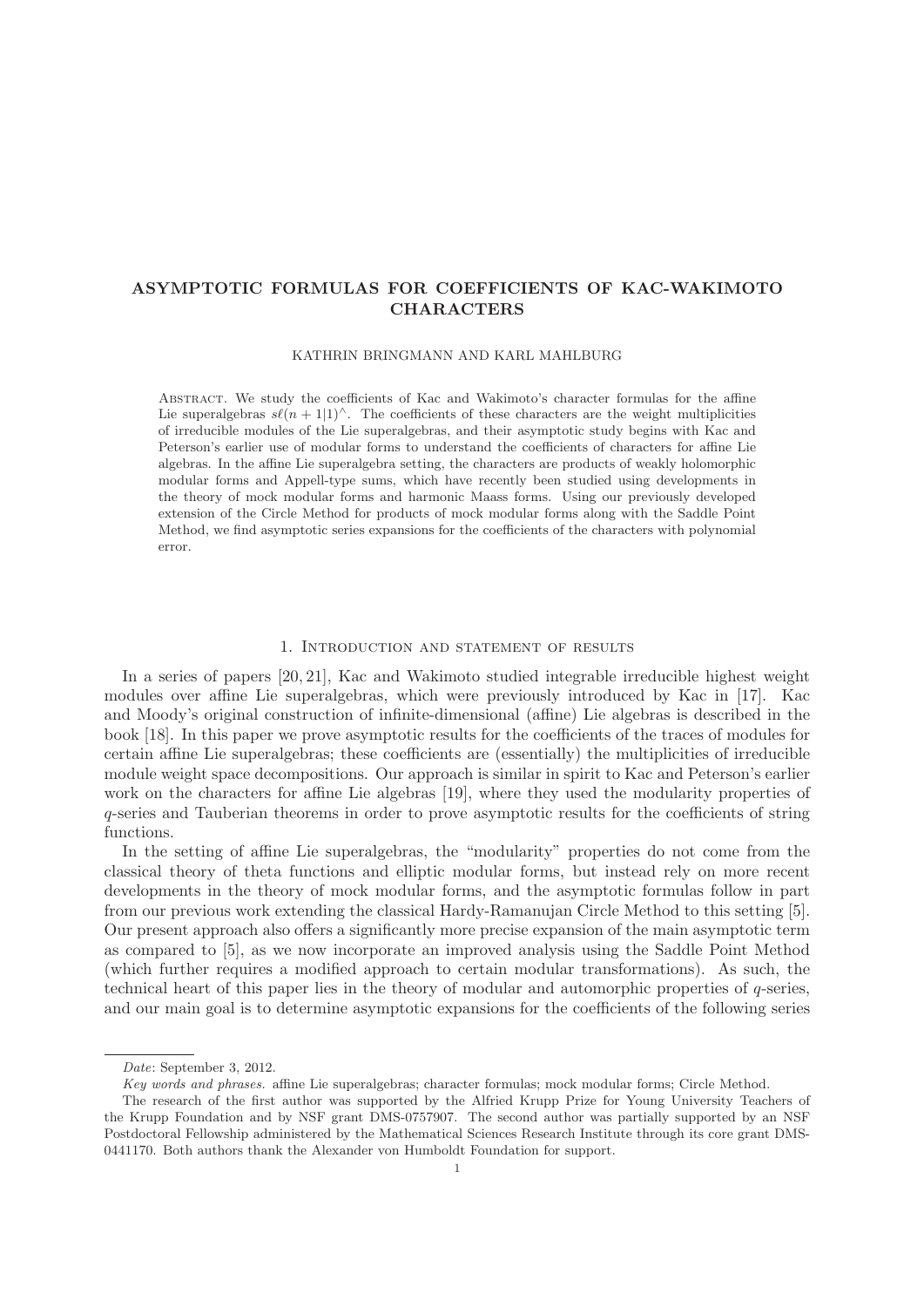derived by Kac and Wakimoto in [21]:

$$
(1.1) \t tr_{L(\Lambda_{(s)})} q^{L_0} := 2q^{-\frac{s}{2}} \frac{\phi(q^2)^2}{\phi(q)^{n+3}} \sum_{k=(k_1,\ldots,k_n)\in\mathbb{Z}^n} \frac{q^{\frac{1}{2}\sum_{i=1}^n k_i(k_i+1)}}{1+q^{\sum_{i=1}^n k_i-s}}.
$$

Here the parameters satisfy the restrictions  $-\frac{n}{2} \leq s \leq \frac{n}{2}$ ,  $s \in \mathbb{Z}$  (the restriction on the range of s is simply a convenience following from the Jacobi transformation laws stated in Proposition 2.4),  $n \in \mathbb{N}$ , and  $\phi(q) := \prod_{m=1}^{\infty} (1 - q^m)$ . This formula gives a closed form for the trace of  $L(\Lambda(s))$ , which is the irreducible  $s\ell(n+1, 1)^\wedge$ -module with highest weight  $\Lambda_{(s)}$ . The term  $q^{L_0}$  is the "energy operator", and for purposes of our discussion serves as a normalizing factor.

To motivate our study, we further recall some of the basic properties of Kac and Wakimoto's study of affine Lie superalgebras. If  $\mathfrak g$  is a simple (or abelian) complex, finite-dimensional Lie algebra with a bilinear form, then the associated (infinite-dimensional) affine Lie algebra  $\tilde{\mathfrak{g}}$  is constructed by adding to the algebra an auxiliary Laurent variable, a central element, and a derivation, with the bilinear form also extended in a natural way. The structure of such an algebra can then be understood through the study of  $\tilde{\mathfrak{g}}$ -modules; in particular,  $L(\Lambda)$  is defined to be the  $\tilde{\mathfrak{g}}$ -module with highest weight  $\Lambda$ .

An important feature of such a  $\widetilde{\mathfrak{g}}$ -module is that it has a *weight space decomposition* 

(1.2) 
$$
L(\Lambda) = \bigoplus_{\lambda} L(\Lambda)_{\lambda},
$$

where the multiplicity of each weight space  $L(\Lambda)$ <sub>λ</sub> for  $\lambda \in \tilde{\mathfrak{h}}^*$  is denoted by mult<sub>Λ</sub>(λ). The *character* of the module is then defined as

(1.3) 
$$
\operatorname{ch}_{L(\Lambda)} := \sum_{\lambda} \operatorname{mult}_{\Lambda}(\lambda) q^{\lambda},
$$

where the sum runs over the dual root lattice.

In Section 4.7 of [19], Kac and Peterson addressed the asymptotic behavior of weight multiplicities for affine Lie algebras.

**Theorem** (Kac-Peterson [19]). If  $\tilde{g}$  is an affine Lie algebra with  $\ell+1$  simple roots, then as  $m \to \infty$ 

(1.4) 
$$
\text{mult}_{\Lambda}(\lambda - m\delta) \sim 2^{-\frac{1}{2}} a^{\frac{\ell+1}{4}} b m^{-\frac{\ell+3}{4}} e^{4\pi \sqrt{am}},
$$

where a and b are certain constants that are determined by  $\widetilde{\mathfrak{g}}$ .

Remark. The constants a and b and the weight expression  $\lambda - m\delta$  all depend on the Cartan subalgebra.

Remark. Their proof relied heavily on the modularity of the so-called "string functions" of the character, which arise by dissecting  $(1.3)$  using theta functions (see  $(2.18)$  in [19]). They first applied modular inversion formulas in order to determine the asymptotic behavior as  $q \to 1^{-}$ (resulting in expressions analogous to (1.6)), and then applied Tauberian theorems in order to prove the corresponding asymptotics for the coefficients. It is important to note that the application of Tauberian theorems requires that the multiplicities be monotonically increasing.

For example, Kac and Peterson showed that in the case that  $\tilde{\mathfrak{g}}$  has type  $A_1^{(1)}$ , this theorem implies or  $\mathfrak{g}$  and Ramanujan's famous asymptotic result for Euler's partition function [14] Hardy and Ramanujan's famous asymptotic result for Euler's partition function [14]

$$
p(m) \sim \frac{1}{4m\sqrt{3}} \cdot e^{\pi\sqrt{\frac{2m}{3}}} \quad (m \to \infty).
$$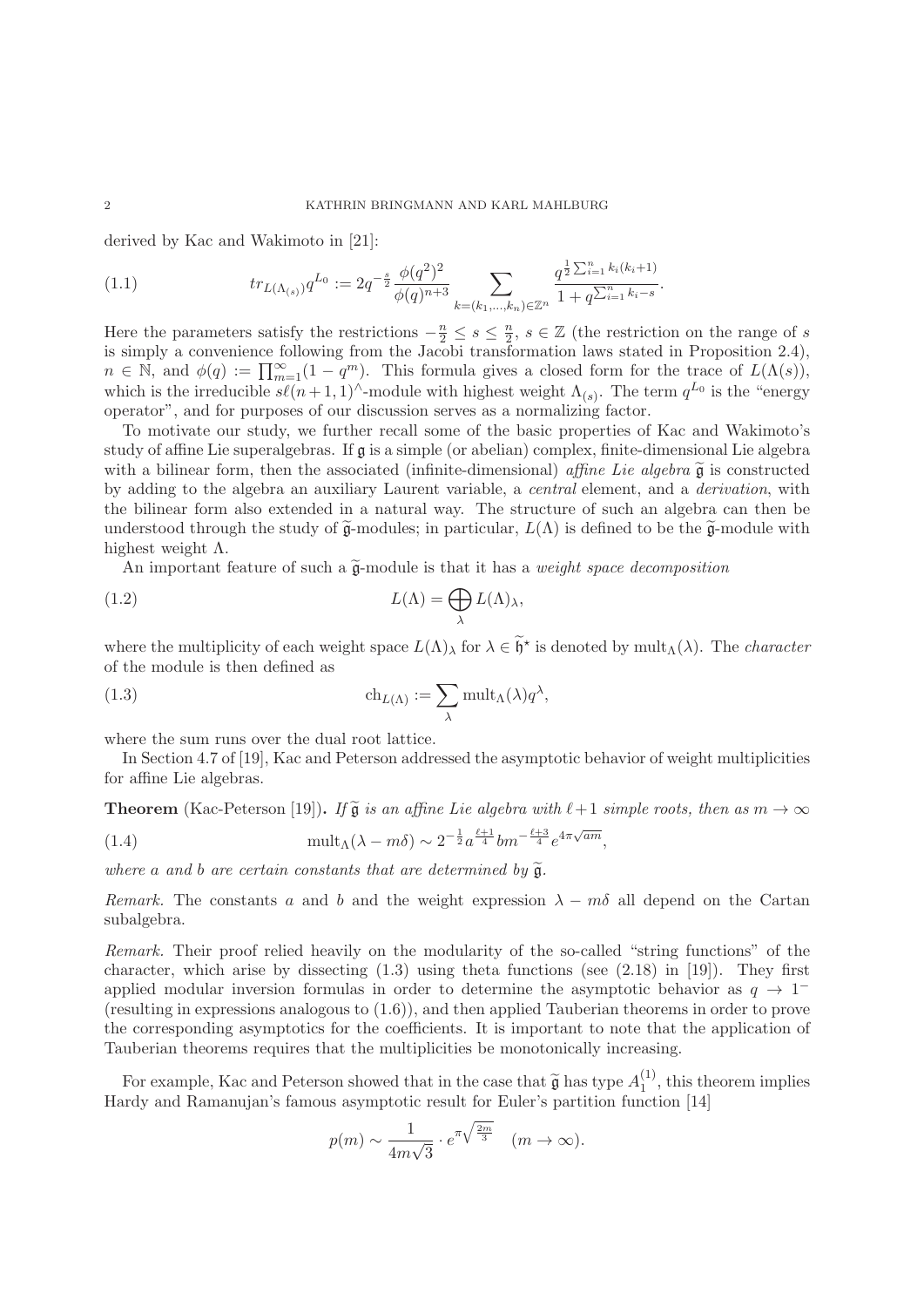Here  $p(m)$  is the number of integer partitions of m, which have the generating function

$$
\sum_{m\geq 0} p(m)q^m = \prod_{m\geq 1} \frac{1}{1-q^m} = \frac{q^{1/24}}{\eta(\tau)}.
$$

Dedekind's eta-function is defined by  $\eta(\tau) := q^{1/24} \prod_{m=1}^{\infty} (1 - q^m)$ , which is a weight 1/2 (cuspidal) modular form whose Fourier expansion is written using the uniformizer  $q := e^{2\pi i \tau}$ .

Hardy and Ramanujan actually proved a much stronger result that gave an asymptotic series for  $p(m)$  with polynomial error instead of just the main term. Rademacher [23] then further refined their development of the Circle Method and obtained an exact formula for  $p(m)$ . In order to state their results, several definitions are necessary; first, if  $k \geq 1$  and m are integers, then define the Kloosterman sum

$$
A_k(m) := \sum_{\substack{0 \le h < k \\ (h,k)=1}} \omega_{h,k} e^{-\frac{2\pi i h m}{k}},
$$

where  $\omega_{h,k}$  is the multiplier of the partition generating function and is given explicitly by

$$
\omega_{h,k} := \exp(\pi i s(h,k)),
$$

where  $s(h, k)$  is the usual Dedekind sum [13]. Finally,  $I_s(x)$  denotes the usual modified Bessel function of order s.

Rademacher's main result was the series expansion

(1.5) 
$$
p(m) = 2\pi (24m - 1)^{-\frac{3}{4}} \sum_{k=1}^{\infty} \frac{A_k(m)}{k} \cdot I_{\frac{3}{2}}\left(\frac{\pi \sqrt{24m - 1}}{6k}\right).
$$

Rademacher and Zuckerman later established similar formulas for the coefficients of any weakly holomorphic modular form of negative weight  $[24, 27]$ .

However, in our present study of characters for affine Lie superalgebras, the general theory of Rademacher does not apply. In [7], the first author and Ono answered a question of Kac regarding the "modularity" of the traces in  $(1.1)$ , and proved that they may be written as a modular form multiplied with an analog of one of Ramanujan's mock theta functions (this will be described more precisely in Section 2).

Ramanujan's mock theta functions have served as motivating examples for recent developments in the study of modularity properties of hypergeometric q-series. In Ramanujan's last letter to Hardy, he introduced 17 examples of hypergeometric q-series whose striking asymptotic and modular transformation properties resembled weakly holomorphic modular forms. Building on Ramanujan and Watson's studies of modular transformations for the mock theta function  $f(q)$ , Dragonette [11], and later Andrews [1], used the Circle Method in order to prove asymptotic series expansions for its coefficients  $\alpha(n)$ .

In [28], Zwegers finally explained the proper automorphic framework for  $f(q)$  and the rest of Ramanujan's mock theta functions by showing that they are the holomorphic parts of harmonic weak Maass forms, which are certain automorphic forms introduced in [9]. The first author and Ono used this framework to prove a conjecture of Andrews and Dragonette that gave an exact series expansion for  $\alpha(n)$  of a similar shape to that seen in (1.5). In order to prove this result, they used Maass-Poincaré series decompositions for harmonic weak Maass forms, and subsequently derived exact formulas for the holomorphic coefficients of all harmonic weak Maass forms of non-positive weight [8].

However, the present situation is rather more complicated, as there is no longer a Poincaré series decomposition for the product of mock modular forms. Nevertheless, the modular transformations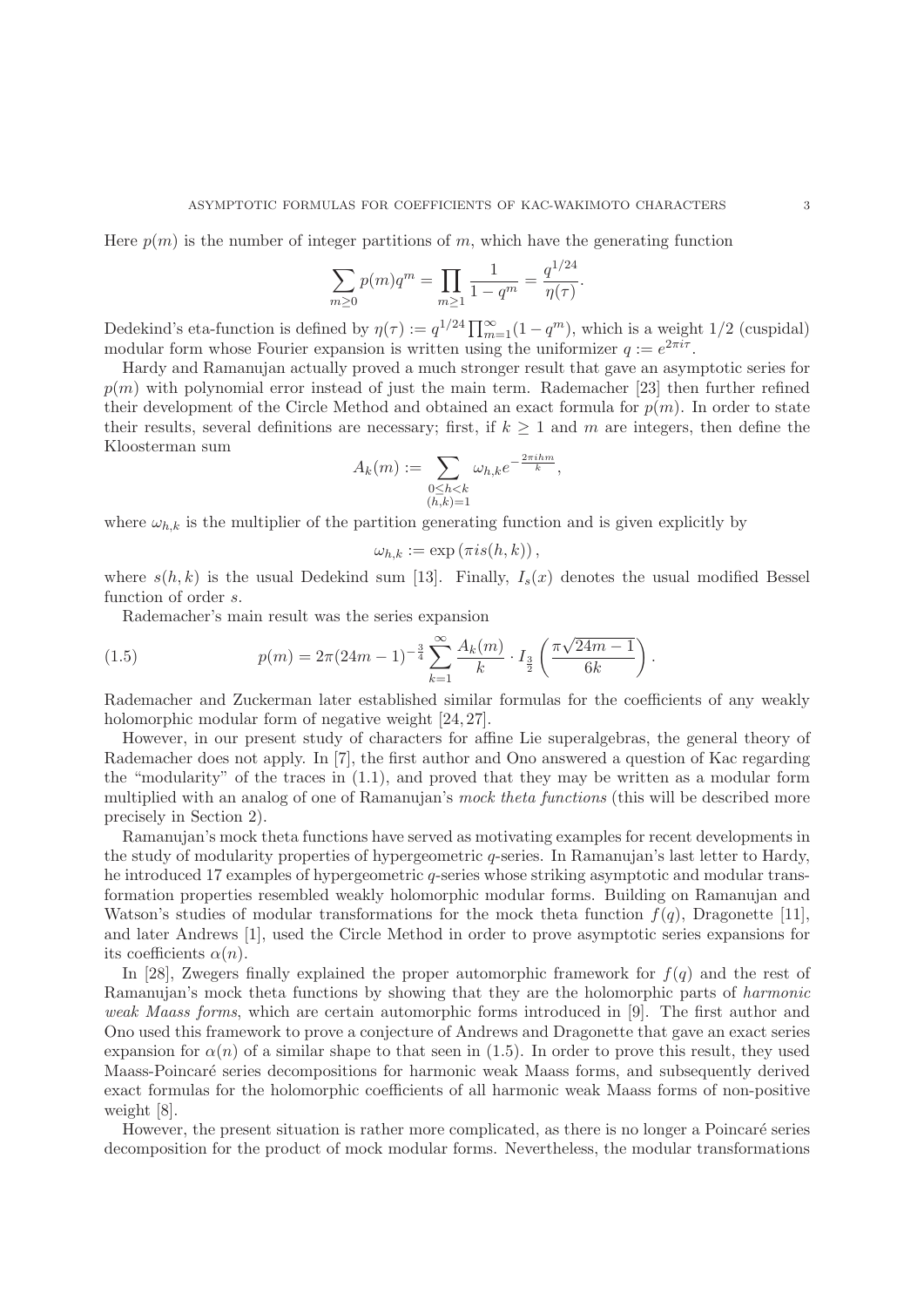of  $tr_{L(\Lambda_{(s)})}q^{L_0}$  can be explicitly understood, and thus it is still possible to address asymptotic questions. One application of these modularity properties is found in work of the first author and Folsom [4], where they considered the behavior of these characters as  $q \to 1^-$ . Replacing  $\tau$  by  $it, t \in \mathbb{R}^+$ , Kac and Wakimoto previously [21] established the following asymptotic behavior for  $tr_{L(\Lambda_{(s)})}q^{L_0}$  as  $t\to 0^+$ :

(1.6) 
$$
tr_{L(\Lambda_{(s)})} q^{L_0} \sim \frac{\sqrt{t}}{2} e^{\frac{\pi (n+2)}{12t}}.
$$

Kac and Wakimoto proved this result through series manipulations and the asymptotic behavior of the modular transformations of theta functions. This result was improved in [4] by employing the relation to harmonic weak Maass forms, which led to a full asymptotic expansion of the main exponential term, written as Taylor polynomials involving Euler numbers.

In contrast to Kac and Peterson's asymptotic results (cf. (1.4)), Tauberian theorems do not directly apply to  $(1.6)$  due to the potential sign changes in the trace formulas. Furthermore, the transformation theory of Appell sums had not yet been fully developed when Kac and Wakimoto's initial work was completed, and furthermore, the previously mentioned results regarding exact formulas for the coefficients of modular forms or mock modular forms do not apply to products of mock modular forms. The first results for such a situation are found in a previous paper of the authors [5], in which an asymptotic series expansion was given for partitions without sequences. In this work we developed a generalization of the Circle Method that addressed the "continuous" principal parts that arise in these sorts of examples.

For notational simplicity, in this paper we only consider the case that  $n$  is odd; the case of even  $n$  can be treated similarly. The coefficients of interest are defined by the normalized series

(1.7) 
$$
g_s(q) = tr_{L(\Lambda_{(s)})} q^{L_0} q^{-\frac{s}{2}} = \sum_{m=0}^{\infty} c_s(m) q^m.
$$

To state our main theorem, we require some notation. We let  $0 \leq h \leq k$  with  $(h, k) = 1, \gamma := (n, k)$ and write  $k = k' \gamma$  and  $n = n' \gamma$ . We define for  $r, j \in \mathbb{Z}$  the sets

$$
S_n := \left\{ 0 \le j \le n-1; \left| j - \frac{n-1}{2} \right| > \sqrt{\frac{n(n+2)}{6}}; 2j \equiv -1 - 2sh \pmod{\gamma} \right\},\
$$
  

$$
T_n := \left\{ -\frac{n}{2} < j < \frac{n}{2}; |j| < \frac{n}{2} - \frac{1}{2} \sqrt{\frac{n(2n+1)}{2}}; j \equiv -sh \pmod{\gamma} \right\},\
$$

and the constants

$$
\varepsilon_s(n) := \frac{n-1}{24} + \frac{s^2}{2n} - \frac{s}{2},
$$
  
\n
$$
\delta_j(n) := \frac{n}{24} - \frac{5}{12} + \frac{1}{2n} \left( j^2 + (1 - n)j \right) + \frac{1}{8n},
$$
  
\n
$$
\tilde{\delta}_j(n) := \frac{j^2}{2n} - \frac{|j|}{2} + \frac{n}{24} - \frac{1}{24},
$$
  
\n
$$
n_r := \frac{n+2}{12} - r.
$$

Moreover  $A_i(r)$ ,  $B_i(r)$ , and  $C_{\ell}(r)$  are the principal part coefficients of certain Fourier series that are given in (3.1), (3.2), and (4.4), respectively, and for real arguments satisfying  $0 < a < \frac{b}{2}$  and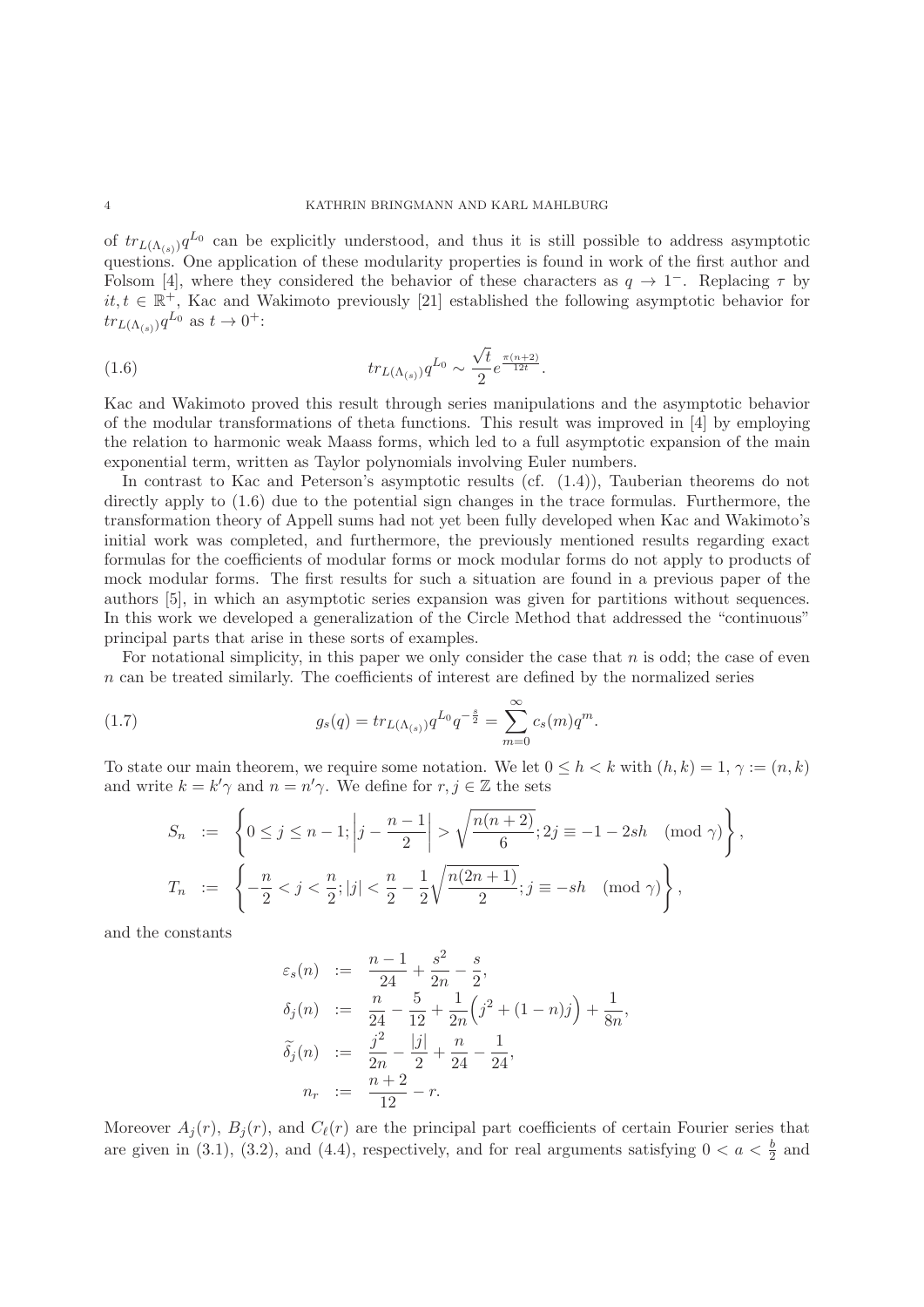$|c|<\frac{1}{2},$  we define the principal value integral

(1.8) 
$$
P(a, b, c; M) := \int_{-1}^{1} \frac{\left(1 - y^2\right)^{-\frac{3}{4}}}{\cosh\left(\pi (bMy + c i)\right)} I_{\frac{3}{2}}\left(aM\sqrt{1 - y^2}\right) dy.
$$

Finally  $K_k(m, n)$ ,  $K_k(m, n)$ , and  $K_{k,\ell}^*(m, n)$  are certain sums of Kloosterman-type defined in (4.1), (4.3), and (4.7), respectively. Following our non-holomorphic generalization of the Circle Method found in [5] and strengthening the asymptotic analysis using the Saddle Point Method (note that the integrals in (1.8) are of a different shape than those in [5]), we find the following asymptotic series for the coefficients  $c_s(m)$ .

**Theorem 1.1.** Assuming the notation above, we have as  $m \to \infty$ 

$$
c_s(m) = \frac{2\pi}{\sqrt{(m - \varepsilon_s(n))}} \sum_{1 \le k \le \sqrt{m}} \frac{1}{k} \frac{1}{\sqrt{n'}} \sum_{j \in S_n} \sum_{0 \le r < 2\delta_j(n)} A_j(r) \sqrt{\delta_j(n) - \frac{r}{2}}
$$
\n
$$
\times K_k(-m, r) I_1\left(\frac{4\pi}{k} \sqrt{\left(\delta_j(n) - \frac{r}{2}\right) \left(m - \varepsilon_s(n)\right)}\right) + \frac{2^{n+2}\pi}{\sqrt{(m - \varepsilon_s(n))}} \sum_{1 \le k \le \sqrt{m}} \frac{1}{k} \frac{1}{\sqrt{n'}} \sum_{j \in T_n} \sum_{0 \le r < \widetilde{\delta_j}(n)} B_j(r) \sqrt{\widetilde{\delta_j}(n) - r}
$$
\n
$$
\times \widetilde{K}_k(-m, r) I_1\left(\frac{4\pi}{k} \sqrt{\left(\widetilde{\delta_j}(n) - r\right) \left(m - \varepsilon_s(n)\right)}\right) + \frac{2^{-\frac{1}{4}}\pi}{(m - \varepsilon_s(n))^{\frac{1}{4}} \sqrt{n}} \sum_{2 \nmid k} \sum_{n_r > 0} C(r) n_r^{\frac{3}{4}} \sum_{-\frac{k-1}{2} \le \ell \le \frac{k-1}{2}} K_{k,\ell}^*(-m, r)
$$
\n
$$
P\left(\frac{2\pi}{k} \sqrt{2n_r}, \frac{\sqrt{2}}{k\sqrt{n}}, -\frac{1}{k} \left(\ell - \frac{s}{n}\right); \sqrt{m - \varepsilon_s(n)}\right) + O\left(m^{\frac{1}{4}}\right).
$$

Remark. Although the Kac-Wakimoto characters are more exotic than classical modular functions, our asymptotic results for the coefficients are still "optimal" in the sense that one would not expect a more precise error even in the modular setting. Indeed, the characters essentially transform like (weight zero) modular functions, ignoring the non-holomorphic correction factors that are described more thoroughly in Section 2. Furthermore, just as one can explicitly calculate asymptotic expansions for the Bessel functions that arise in the classical Circle Method, we can in principle also use Taylor series and the method of steepest descent to calculate asymptotic expansions for the principal value integrals that arise in our formula.

We note that unlike in previous situations (including [5]), where the asymptotic main term arose from the q-series contribution, here the main term comes from the (non-holomorphic) obstruction to modularity. In particular, the dominant asymptotic term is the  $k = 1$  term of the third sum, which has the equivalent asymptotic form given in the following result.

**Corollary 1.2.** Assuming the notation above, as  $m \to \infty$ 

$$
c_s(m) \sim \frac{\sqrt{n+2}}{8m\sqrt{3}}e^{2\pi\sqrt{\frac{(n+2)m}{6}}}.
$$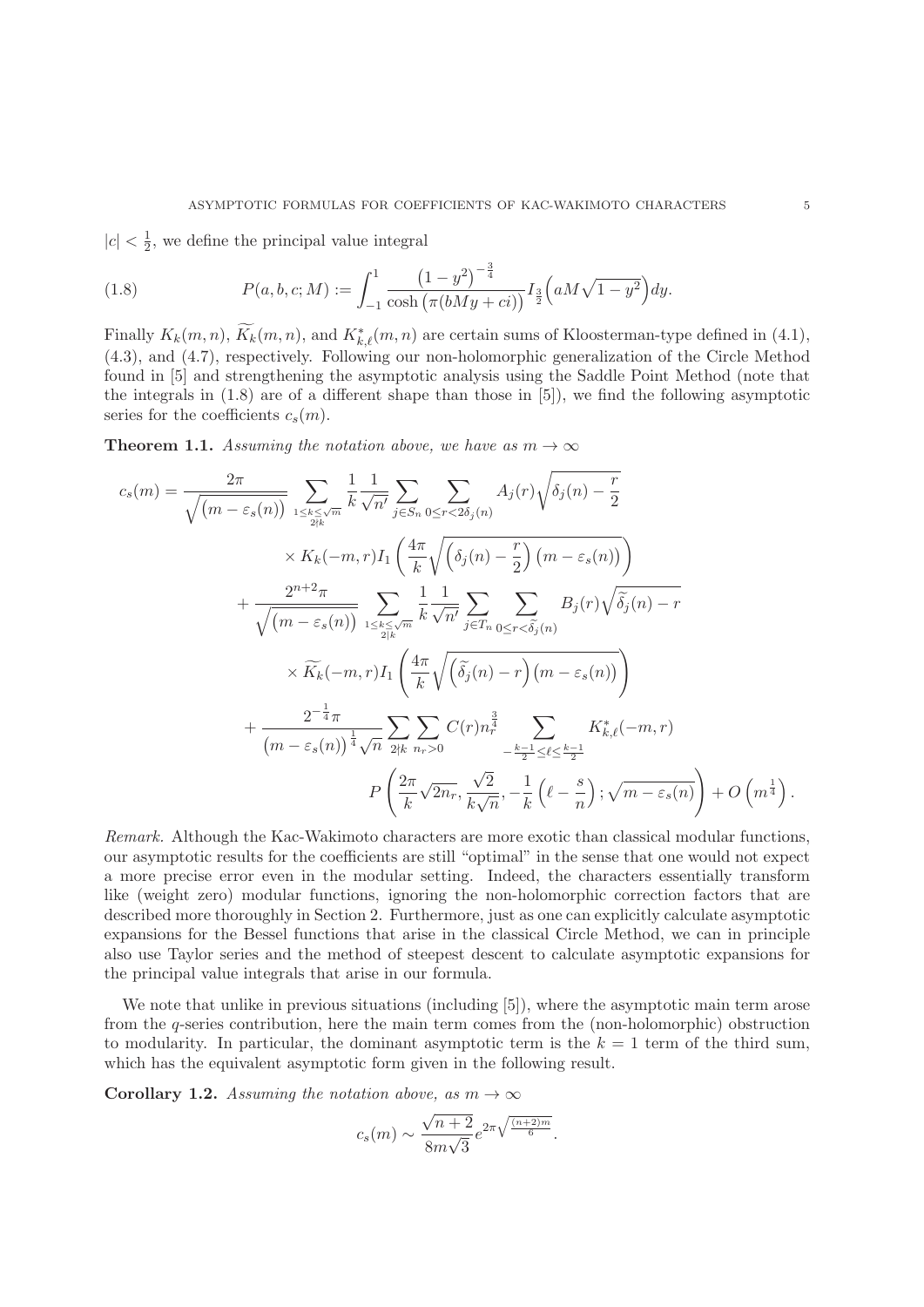### 6 KATHRIN BRINGMANN AND KARL MAHLBURG

Remark. This leading asymptotic would also follow from the application of Ingham's Tauberian theorem [15], although various technical requirements regarding the monotonicity of the coefficients must also be verified. Theorem 1.1 provides much more than the main asymptotic term, and we present it here solely in order to illustrate that it can be easily read off from the overall asymptotic series expansion.

The remainder of the paper is organized as follows. In Section 2 we review the transformation theory of Jacobi and mock Jacobi forms, and derive new explicit formulas for certain multipliers. In Section 3 we determine the principal parts of the characters at all cusps. Finally, in Section 4 we apply the Circle Method to determine asymptotic series expansions for the coefficients, thus proving our main results.

### 2. Transformation laws

Throughout we let  $0 \leq h \leq k$  with  $(h, k) = 1$  be given, and we let  $[a]_b$  denotes the inverse of  $a \pmod{b}$ , where this notation extends to higher moduli in a consistent manner; we also assume (legal) divisibility properties as needed. In particular, we always choose  $[-h]_{2k}$  instead of  $[-h]_k$ if k is even, and assume that  $8|[-h]_k$  if k is odd. Moreover, we restrict  $z \in \mathbb{C}$  to the half-plane  $Re(z) > 0$ . We further denote the local cuspidal parameters from the Circle Method as

$$
\tau_{h,k} := \frac{1}{k}(h+iz), \quad \widetilde{\tau}_{h,k} := \frac{1}{k}\left([-h]_k + \frac{i}{z}\right), \quad q_{h,k} := e^{2\pi i \tau_{h,k}}, \quad \widetilde{q}_{h,k} := e^{2\pi i \widetilde{\tau}_{h,k}}.
$$

We also adopt the standard notation  $e(x) := e^{2\pi i x}$ .

2.1. **Theta functions.** In this section we show transformation laws for certain theta functions. Let  $\chi$  be the multiplier of  $\eta$ , which is defined by

$$
\eta\left(\tau_{h,k}\right) = \sqrt{\frac{i}{z}} \chi\left(h, [-h]_k, k\right) \eta\left(\widetilde{\tau}_{h,k}\right).
$$

In the notation of the introduction we have

$$
\chi\Big(h, [-h]_k, k\Big) = i^{-\frac{1}{2}} \omega_{h,k}^{-1} e^{-\frac{\pi i}{12k} \big( [-h]_k - h \big)}.
$$

Note that we must be careful when picking the representative of the inverse of  $-h$  modulo k, as  $\chi(h, [-h]_k, k)$  depends on the choice of  $[-h]_k$  modulo lcm(24, k). Recalling that  $q = e^{2\pi i \tau}$ , we define shifted theta functions for  $\ell \in \mathbb{Z}$  by

$$
\Theta_{n,\ell}(u;\tau):=(-1)^{\ell}q^{\frac{\ell^2}{2n}}e^{2\pi i\ell u}\vartheta\left(nu+\ell\tau-\frac{n+1}{2};n\tau\right),
$$

where

$$
\vartheta(u)=\vartheta(u;\tau):=\sum_{\nu\in\frac{1}{2}+\mathbb{Z}}q^{\frac{\nu^2}{2}}e^{2\pi i\nu\left(u+\frac{1}{2}\right)}.
$$

The following elementary identity which relates  $\vartheta$  at  $\frac{\tau}{n}$  and  $n\tau$  is well known (see [26] or [28]).

**Lemma 2.1.** For  $n \in \mathbb{N}$ , we have

$$
\vartheta\left(u;\frac{\tau}{n}\right) = \sum_{\ell \pmod{n}} q^{\frac{1}{2n}\left(\ell - \frac{n-1}{2}\right)^2} e^{2\pi i \left(\ell - \frac{n-1}{2}\right)\left(u + \frac{1}{2}\right)} \vartheta\left(nu + \left(\ell - \frac{n-1}{2}\right)\tau + \frac{n-1}{2};n\tau\right).
$$

The following transformation laws for  $\vartheta$  and  $\Theta$  follow from the classical theory of theta functions [22, 28].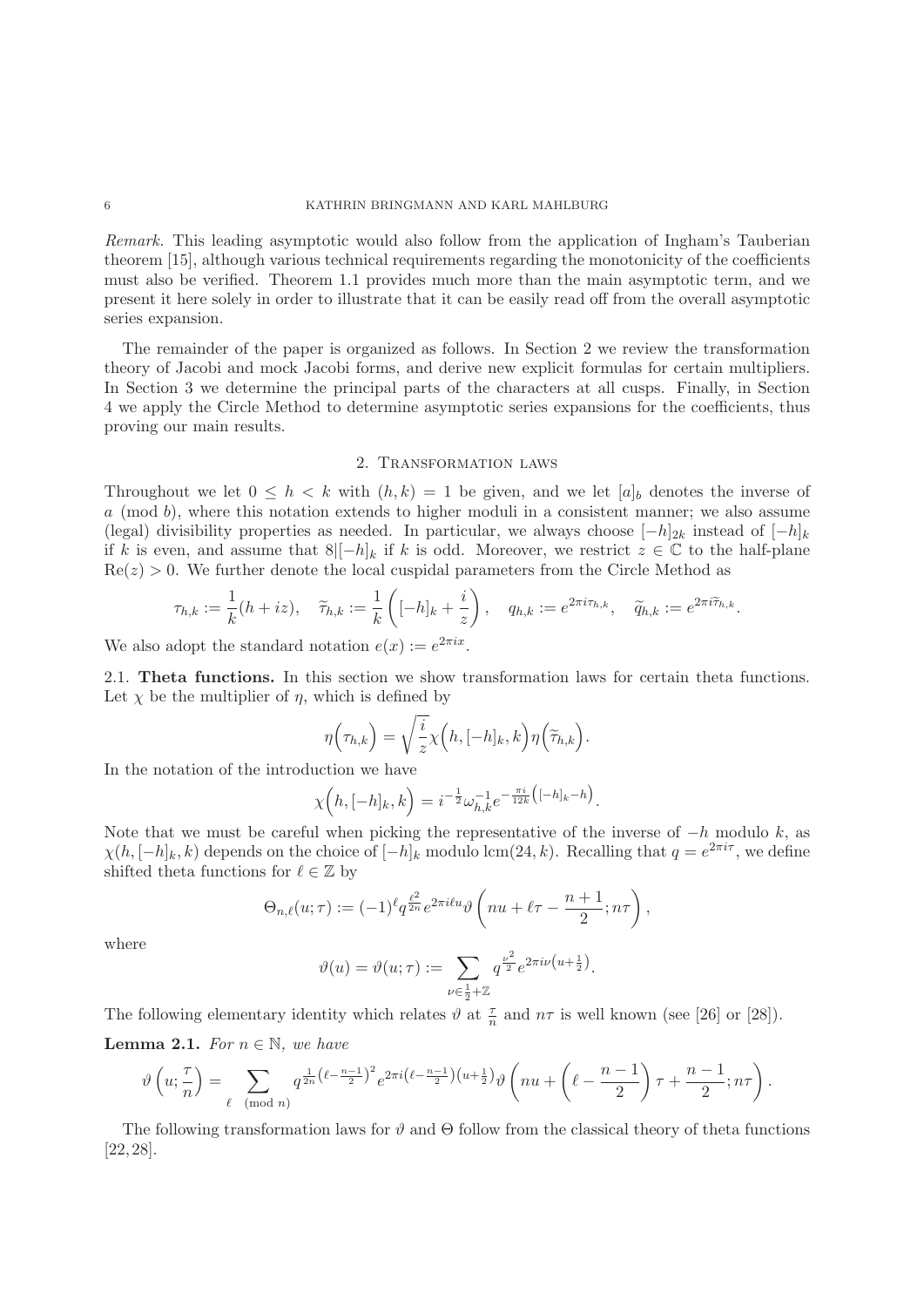# **Lemma 2.2.** Assume the notation above.

(i) The following transformations hold:

$$
\vartheta\Big(-iuz;\tau_{h,k}\Big) = \chi^3\Big(h,[-h]_k,k\Big)\sqrt{\frac{i}{z}}e^{\pi ku^2z}\vartheta\Big(u;\widetilde{\tau}_{h,k}\Big),
$$

$$
\vartheta(u+1) = -\vartheta(u),
$$

$$
\vartheta(u;\tau+1) = e^{\frac{\pi i}{4}}\vartheta(u;\tau).
$$

(ii) The following (vector) transformations hold:

$$
\Theta_{n,\ell}(u;\tau+1) = e^{\frac{\pi i}{n}(\ell-\frac{n}{2})^2} \Theta_{n,\ell}(u;\tau),
$$

$$
\Theta_{n,\ell}\left(\frac{u}{\tau};-\frac{1}{\tau}\right) = i^{-n} \sqrt{-\frac{i\tau}{n}} e^{\frac{\pi i n u^2}{\tau}} \sum_{j \pmod{n}} e^{-\frac{2\pi i j \ell}{n}} \Theta_{n,j}(u;\tau).
$$

In order to apply the Circle Method, we require the explicit modular behavior of Θ on all of  $SL_2(\mathbb{Z})$ . The following result is largely contained in the literature, but for the readers convenience we give a proof.

**Proposition 2.3.** Assume the notation above. We have

$$
\Theta_{n,0}\Big(-iuz;\tau_{h,k}\Big) = \sqrt{\frac{i}{n'z}} e^{\pi n k u^2 z} (-1)^{\frac{n'-1}{2}} \chi^3\Big(hn',[-h]_k[n']_{8k'},k'\Big) \times \sum_{\ell \pmod{n'}} e^{\frac{\pi i \ell^2}{n'k'}\big([n']_{8k'}n'-1\big)[-h]_k} \Theta_{n,\ell\gamma}\Big(u;\widetilde{\tau}_{h,k}\Big).
$$

*Proof.* Using Lemma 2.2  $(ii)$ , we easily see that

$$
\Theta_{n,0}(-iuz;\tau_{h,k}) = \sqrt{\frac{i}{z}} e^{\pi n k u^2 z} \sum_{\ell \pmod{n}} \chi_{\ell}(h,[-h]_k,k) \Theta_{n,\ell}(u;\widetilde{\tau}_{h,k})
$$

for certain multipliers  $\chi_{\ell}$ . We note that  $\chi_{\ell}$  is independent of u, so we may determine  $\chi_{\ell}$  by picking  $u = \frac{1}{2}$ . Using Lemma 2.2 (*i*), we conclude that

$$
\Theta_{n,0}\left(-\frac{iz}{2};\tau_{h,k}\right)=(-1)^{\frac{n+1}{2}}\chi^3\left(hn',\left[-hn'\right]_{k'},k'\right)\sqrt{\frac{i}{zn'}}e^{\frac{\pi knz}{4}}\vartheta\left(\frac{\gamma}{2};\frac{1}{k'}\left(\left[-hn'\right]_{k'}+\frac{i}{n'z}\right)\right).
$$

Using Lemma 2.1 and changing  $\ell \mapsto \ell + \frac{n'-1}{2}$ , we dissect the theta function as

$$
\vartheta\left(\frac{\gamma}{2};\frac{1}{k'}\left(\left[-hn'\right]_{k'}+\frac{i}{n'z}\right)\right)=\sum_{\ell\pmod{n'}}e^{\frac{\pi i\ell^2}{n'k'}\left(\left[-hn'\right]_{k'}n'+\frac{i}{z}\right)}e^{2\pi i\ell\left(\frac{\gamma+1}{2}\right)}
$$

$$
\times \vartheta\left(\frac{n}{2}+\frac{\ell}{k'}\left(\left[-hn'\right]_{k'}n'+\frac{i}{z}\right)+\frac{n'-1}{2};\frac{n'}{k'}\left(\left[-h\right]_{k'}\left[n'\right]_{k'}n'+\frac{i}{z}\right)\right).
$$

Using Lemma 2.2 and the definition of  $\Theta_{n,\ell}$ , we obtain

$$
\vartheta\left(\frac{n}{2}+\frac{\ell}{k'}\left([-h]_{k'}[n']_{k'}n'+\frac{i}{z}\right)+\frac{n'-1}{2};\frac{n'}{k'}\left([-h]_{k'}[n']_{k'}n'+\frac{i}{z}\right)\right)=(-1)^{\frac{n'+n}{2}}\widetilde{q}_{h,k}^{-\frac{\ell^2\gamma^2}{2n}}\Theta_{n,\ell\gamma}\left(\frac{1}{2};\widetilde{\tau}_{h,k}\right).
$$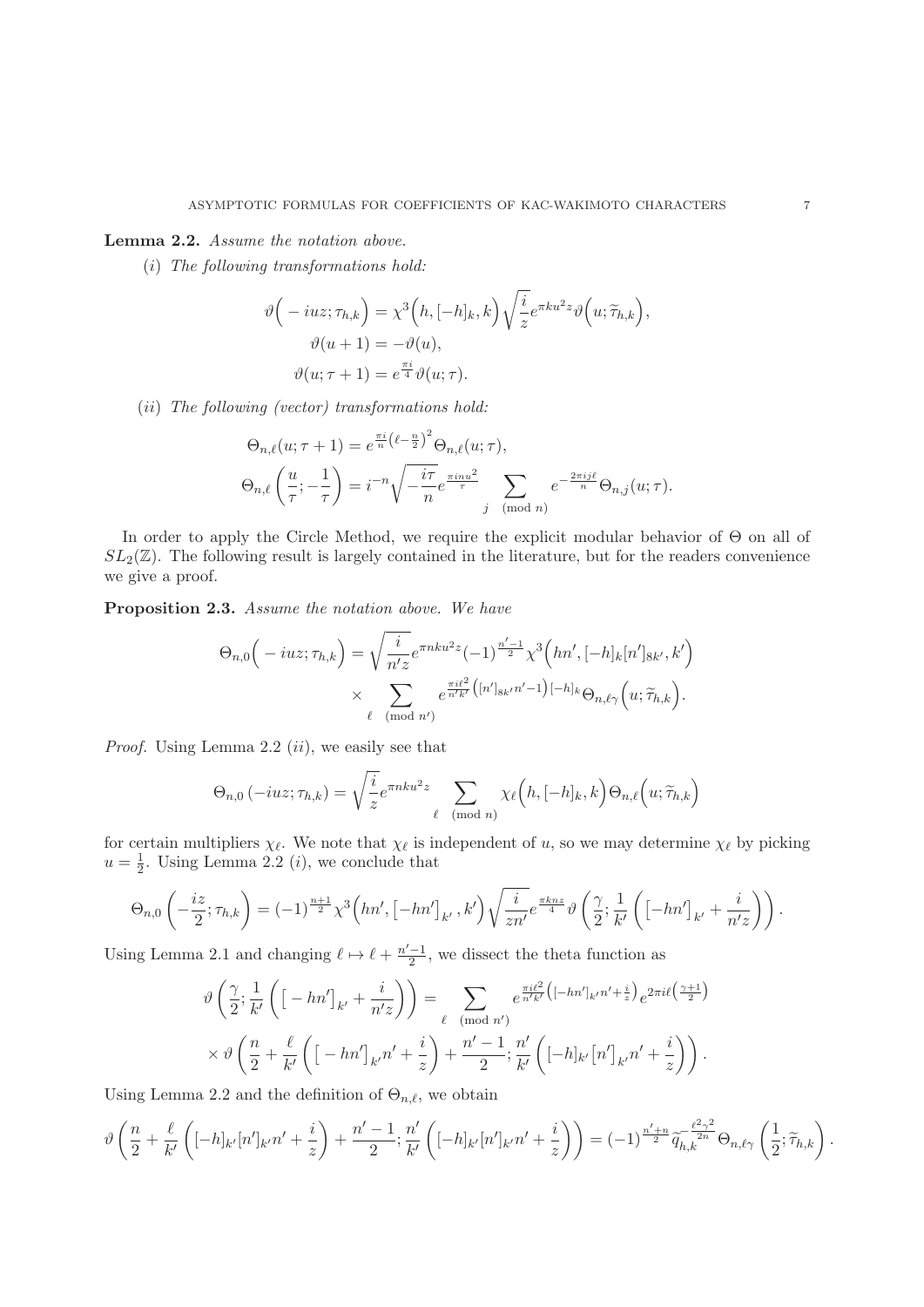Here we have chosen the inverse of  $n'$  modulo 8k' instead of k', and the inverse of  $-h$  modulo k instead of k . Simplifying we then easily conclude that

$$
\Theta_{n,0}\left(-\frac{iz}{2};\tau_{h,k}\right) = (-1)^{\frac{n'-1}{2}} \chi^3\left(hn',[-h]_k[n']_{8k'},k'\right) \sqrt{\frac{i}{n'z}} e^{\frac{\pi k nz}{4}}
$$

$$
\times \sum_{\ell \pmod{n'}} e^{\frac{\pi i \ell^2}{n'k'}}([n']_{8k'}n'-1)[-h]_k \Theta_{n,\ell\gamma}\left(\frac{1}{2};\widetilde{\tau}_{h,k}\right).
$$

This then gives Proposition 2.3.

2.2. **Transformation laws for for Lerch-type sums**  $\mu_n$ **.** We next recall certain Appell sums introduced by Zwegers [28]. We denote for  $n \in \mathbb{N}$ 

$$
\mu_n(u,v) = \mu_n(u,v;\tau) := \frac{e^{\pi i u}}{\prod_{j=1}^n \vartheta(v_j;\tau)} \sum_{k \in \mathbb{Z}^n} \frac{(-1)^{|k|} q^{\frac{1}{2}||k||^2 + \frac{1}{2}|k|} e^{2\pi i k \cdot v}}{1 - e^{2\pi i u} q^{|k|}},
$$

where  $|k| := \sum_{i=1}^n k_i$ ,  $||k||^2 := \sum_{i=1}^n k_i^2$ , and  $u \in \mathbb{C}$ ,  $v \in \mathbb{C}^n$ ,  $\tau \in \mathbb{H}$ . If  $a \in \mathbb{C}$ , we will throughout write **a** to denote the scalar vector  $(a, \ldots, a)$ . To state the transformation laws of  $\mu_n$ , we require shifted Appell sums, which are given by

$$
\mu_{n,\ell}(u,v) = \mu_{n,\ell}(u,v;\tau) := (-1)^{\ell} q^{-\frac{\ell^2}{2n}} e^{-\frac{2\pi i \ell}{n}(u-|v|)} \mu_n(u+\ell \tau, v;\tau).
$$

Finally, we require the "completed function"

(2.1) 
$$
\widehat{\mu}_n(u,v) = \widehat{\mu}_n(u,v;\tau) := \mu_n(u,v;\tau) - \frac{i}{2}R\left(u - |v| - \frac{n+1}{2};n\tau\right).
$$

Here the real-analytic function  $R$  is defined by

$$
R(u) = R(u; \tau) := \sum_{\nu \in \frac{1}{2} + \mathbb{Z}} \left\{ \text{sgn}(\nu) - E\left( (\nu + a)\sqrt{2y} \right) \right\} (-1)^{\nu - \frac{1}{2}} e^{-\pi i \nu^2 \tau - 2\pi i \nu u},
$$

where  $y := \text{Im}(\tau)$ ,  $a := \text{Im}(u)/\text{Im}(\tau)$ , and the function E is defined by

$$
E(u) := 2 \int_0^u e^{-\pi u^2} du = \text{sgn}(u) \Big( 1 - \beta(u^2) \Big),
$$

where for positive real x we let  $\beta(x) := \int_x^{\infty} u^{-\frac{1}{2}} e^{-\pi u} du$ . The shifted completions  $\hat{\mu}_{n,\ell}$  are then also defined analogously. In [28] the following transformation laws are shown.

**Proposition 2.4.** Let  $u \in \mathbb{C}$ ,  $v \in \mathbb{C}^n$ ,  $\tau \in \mathbb{H}$ ,  $\lambda_1, \nu_1 \in \mathbb{Z}$  and  $\lambda_2, \nu_2 \in \mathbb{Z}^n$  such that  $\lambda_1 - |\lambda_2| \in n\mathbb{Z}$ . Then the following are true:

$$
(i) \ \hat{\mu}_n(u,v) = (-1)^{\lambda_1 + |\lambda_2| + \nu_1 + |\nu_2|} e^{-\frac{2\pi i}{n} (\lambda_1 - |\lambda_2|) (u - |v|)} q^{-\frac{1}{2n} (\lambda_1 - |\lambda_2|)^2}
$$

$$
\times \widehat{\mu}_n (u + \lambda_1 \tau + \nu_1, v + \lambda_2 \tau + \nu_2),
$$

$$
(ii) \ \widehat{\mu}_{n,\ell}(u,v;\tau+1) = e^{-\frac{\pi i}{n}(\ell-\frac{n}{2})^2} \widehat{\mu}_{n,\ell}(u,v;\tau),
$$
  
\n
$$
(iii) \ \widehat{\mu}_{n,\ell}\left(\frac{u}{\tau},\frac{v}{\tau};-\frac{1}{\tau}\right) = i^n \sqrt{\frac{i\tau}{n}} e^{-\frac{\pi i}{n\tau} (u-|v|)^2} \sum_{j \pmod{n}} e^{\frac{2\pi i \ell j}{n}} \widehat{\mu}_{n,\ell}(u,v;\tau),
$$
  
\n
$$
(iv) \ R(u+1) = -R(u),
$$

 $\Box$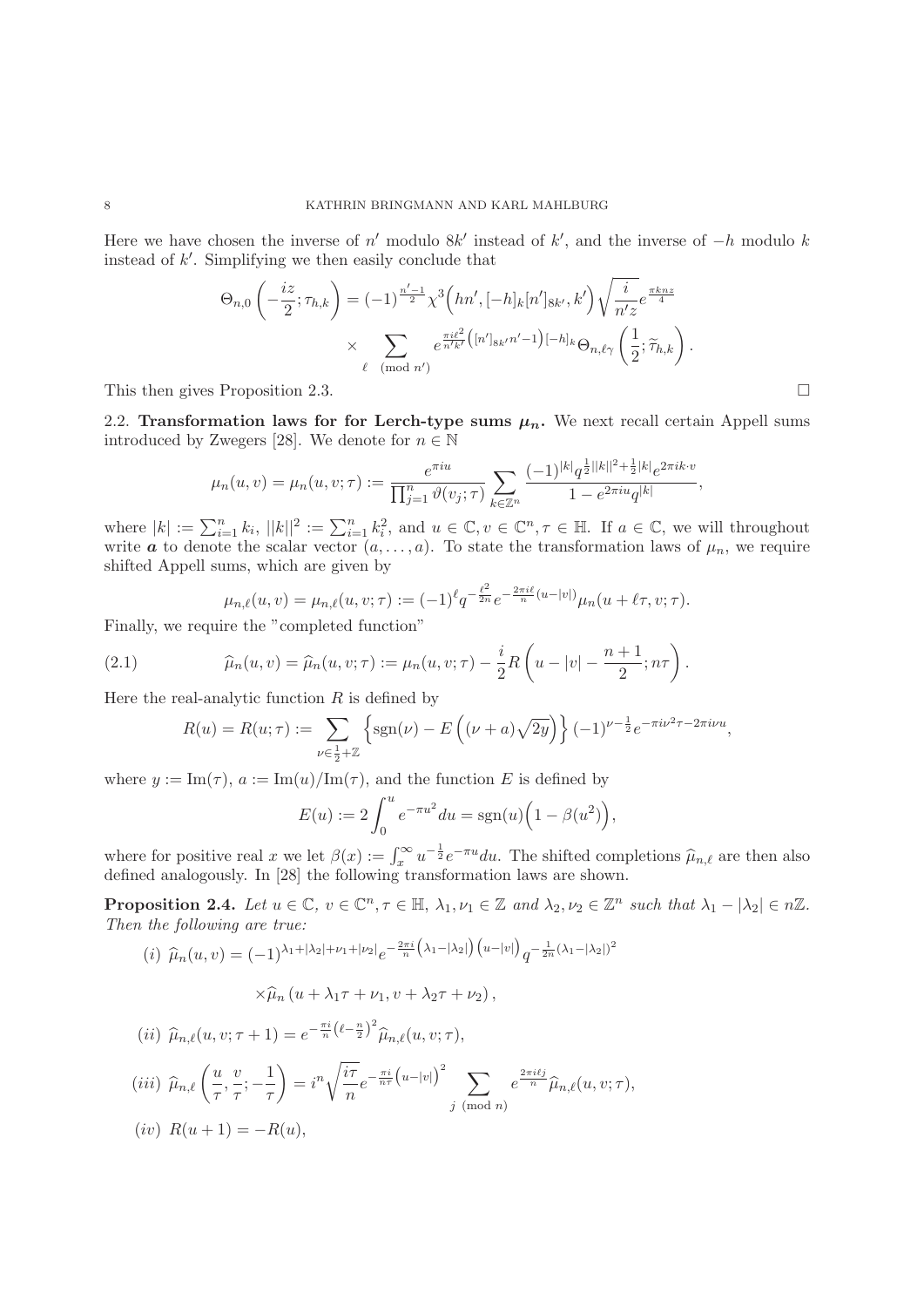(v) 
$$
R(u; \tau + 1) = e^{-\frac{\pi i}{4}} R(u; \tau),
$$

$$
(vi) R(u; \tau) = H(u; \tau) - \frac{1}{\sqrt{-i\tau}} e^{\frac{\pi i u^2}{\tau}} R\left(\frac{u}{\tau}; -\frac{1}{\tau}\right),
$$

where the Mordell integral is defined by

$$
H(u) = H(u; \tau) := \int_{\mathbb{R}} \frac{e^{\pi i \tau x^2 - 2\pi ux}}{\cosh(\pi x)} dx.
$$

Moreover, similarly as for  $\vartheta$ , we require an identity which dissects R (see Proposition 2.3 of [4]).

**Proposition 2.5.** For  $n \in \mathbb{N}$ ,  $u \in \mathbb{C}$  and  $\tau \in \mathbb{H}$ , we have

$$
R\left(u;\frac{\tau}{n}\right) = \sum_{\ell=0}^{n-1} q^{-\frac{1}{2n}\left(\ell - \frac{n-1}{2}\right)^2} e^{-2\pi i \left(\ell - \frac{n-1}{2}\right)\left(u + \frac{1}{2}\right)} R\left(nu + \left(\ell - \frac{n-1}{2}\right)\tau + \frac{n-1}{2}; n\tau\right).
$$

We next turn to the transformation law for  $\hat{\mu}_n$  under all of  $SL_2(\mathbb{Z})$ . From Lemma 2.2, the proof of Proposition 2.3, and Proposition 2.7 we may conclude the following.

**Corollary 2.6.** Assuming the notation above, we have

$$
\widehat{\mu}_n\Big(-iuz, -ivz; \tau_{h,k}\Big) = \sqrt{\frac{i}{n'z}} e^{-\frac{\pi k z}{n}\big(u-|v|\big)^2} (-1)^{\frac{n'-1}{2}} \chi^{-3}\Big(hn', [-h]_k[n']_{8k'}, k'\Big) \times \sum_{\ell \pmod{n'}} e^{-\frac{\pi i \ell^2}{n'k'}\big([n']_{8k'}n'-1\big)[-h]_k} \widehat{\mu}_{n,\ell\gamma}\Big(u, v; \widetilde{\tau}_{h,k}\Big).
$$

From this we now derive the transformation law for the "mock part" of the character (cf.  $(2.10)$ ),  $\mu_n$   $(\frac{1}{2} - s\tau, \frac{1}{2}; \tau)$ . Before stating the transformations, we define several multipliers. If k is odd, then set

$$
\psi'_{j}\left(h,[-h]_{k},k\right) := \chi^{-3}\left(hn',[-h]_{k}[n']_{8k'},k'\right)(-1)^{\frac{n'-1}{2}+sh}
$$
  
\n
$$
\times e\left[-\frac{[n']_{8k'}[-h]_{k}h^{2}s^{2}}{2k\gamma} - \frac{s}{2n} - \frac{s}{2nk}(k-1)(n-1)\left(1+[n']_{8k'}n'[-h]_{k}h\right)\right]
$$
  
\n
$$
+\frac{[-h]_{k}}{2kn}\left(\frac{n-1}{2}\right)^{2}\left(1-[n']_{8k'}n'\right) + \frac{[n']_{8k'}[-h]_{k}}{4\gamma} + \frac{[-h]_{k}}{2nk}\left(1-[n']_{8k'}n'\right)j^{2}
$$
  
\n
$$
+j\left(-\frac{s}{nk}\left(1+[n']_{8k'}n'[-h]_{k}h\right) - \frac{(n-1)[-h]_{k}}{2nk}\left(1-[n']_{8k'}n'\right) + \frac{[n']_{8k'}[-h]_{k}}{2\gamma}\right)\right],
$$
  
\n
$$
\chi'_{\ell}(h,k) := -i(-1)^{sh}e^{\frac{\pi i(k-1)}{2} - \frac{\pi i h n k}{4}}(-1)^{\ell(h+1)}e^{-\frac{\pi i n h \ell^{2}}{k} + \frac{2\pi i \ell s h}{k}}.
$$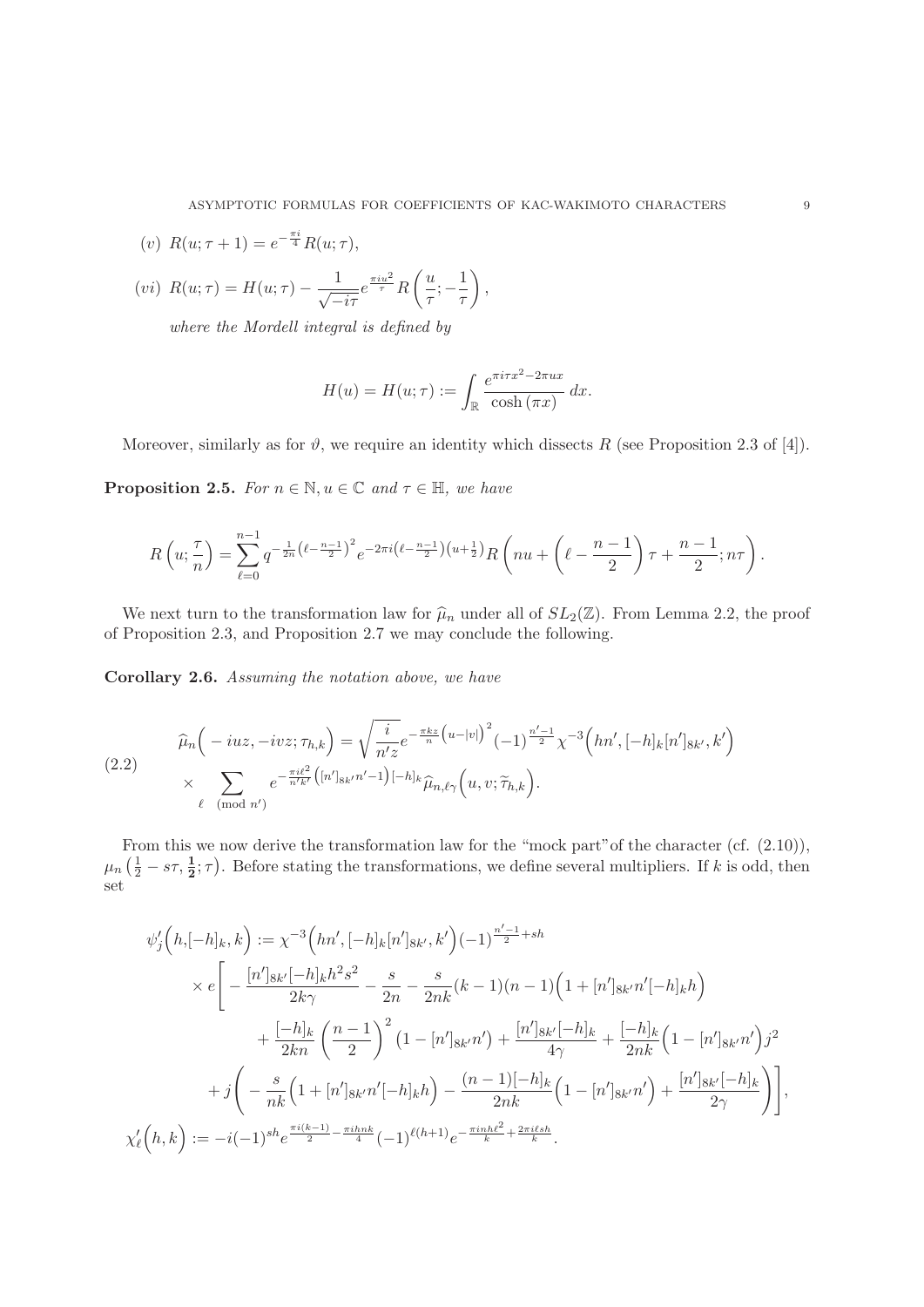Similarly, if  $k$  is even, then set

$$
\widetilde{\psi}'_j\Big(h, [-h]_k, k\Big) := \chi^{-3}\Big(hn', [-h]_{2k}[n']_{8k'}, k'\Big)(-1)^{\frac{n'-1}{2}} \times e\Bigg(-\frac{[n']_{8k'}[-h]_{2k}h^2s^2}{2k\gamma} - \frac{[n']_{8k'}s}{2\gamma} + \frac{j^2[-h]_{2k}}{2nk}\Big(1 - [n']_{8k'}n'\Big) \n+ j\Bigg(-\frac{s}{nk}\Big(1 + h[-h]_{2k}[n']_{8k'}n'\Big) + \frac{1}{2\gamma}[n']_{8k'}[-h]_{2k} + \frac{1}{2n}\Bigg)\Bigg),
$$
\n
$$
\widetilde{\chi}'_\ell\Big(h, k\Big) := -i(-1)^s e^{\frac{\pi i h n}{2} \left(\frac{k}{2} - 1\right)} e^{-\frac{\pi i h n \ell^2}{k} + \frac{2\pi i \ell s h}{k}}.
$$

**Proposition 2.7.** Assuming the notation above, we have the following transformation laws:

(i) If  $k$  is odd, then we have

$$
\mu_n\left(\frac{1}{2}-s\tau_{h,k},\frac{1}{2};\tau_{h,k}\right)=\sqrt{\frac{i}{n'z}}e^{-\frac{\pi s^2z}{nk}}\sum_{\substack{0\leq j\leq n-1\\2j\equiv -1-2sh\pmod{\gamma}\\0\leq j\leq n-1}}\psi_j'\left(h,[-h]_k,k\right)\widetilde{q}_{h,k}^{-\frac{(n-1)^2}{8n}}\\\times\mu_{n,j}\left(\frac{\widetilde{\tau}_{h,k}}{2},\frac{\widetilde{\tau}_{h,k}}{2};\widetilde{\tau}_{h,k}\right)+\frac{1}{2}e^{-\frac{\pi s^2z}{nk}}\sum_{-\frac{k-1}{2}\leq \ell\leq \frac{k-1}{2}}\chi_{\ell}'\left(h,k\right)H\left(iz(n\ell-s);inkz\right)e^{\frac{\pi z(n\ell-s)^2}{nk}}.
$$

(*ii*) If  $k$  is even, then we have

$$
\mu_n\left(\frac{1}{2}-s\tau_{h,k},\frac{1}{2};\tau_{h,k}\right)=\sqrt{\frac{i}{n'z}}e^{-\frac{\pi s^2z}{nk}}\sum_{\substack{-\frac{n}{2}
$$

*Proof.* For the proof we use the definition of  $\hat{\mu}_n$  (2.1) to write  $\mu_n$  in tems of  $\hat{\mu}_n$  and R and prove transformations for these components individually,

(2.3) 
$$
\mu_n\left(\frac{1}{2} - s\tau_{h,k}, \frac{1}{2}; \tau_{h,k}\right) = \widehat{\mu}_n\left(\frac{1}{2} - s\tau_{h,k}, \frac{1}{2}; \tau_{h,k}\right) - \frac{i}{2}R\left(-s\tau_{h,k}; n\tau_{h,k}\right).
$$

We first dissect the R-function. Using Proposition 2.5 gives that

$$
R\left(-s\tau_{h,k};n\tau_{h,k}\right) = \sum_{\ell=0}^{k-1} q_{h,k}^{-\frac{n}{2}\left(\ell-\frac{k-1}{2}\right)^2} e^{-2\pi i \left(\ell-\frac{k-1}{2}\right)\left(-\frac{s}{k}(h+iz)+\frac{1}{2}\right)} \times R\left(-s(h+iz)+\left(\ell-\frac{k-1}{2}\right)n(h+iz)+\frac{k-1}{2};nk(h+iz)\right).
$$

We use Proposition 2.4  $(iv)$  and  $(v)$  to pull out of the R-function a factor of

$$
(-1)^{sh+\ell nh-\frac{(k-1)(nh-1)}{2}}e^{-\frac{\pi i h nk}{4}}.
$$

We then change  $\ell \mapsto \ell + \frac{k-1}{2}$ . By Proposition 2.4 (*vi*) we find that

$$
R\Big(iz(n\ell-s);inkz\Big)=-\frac{1}{\sqrt{nk}z}e^{-\frac{\pi z}{nk}(n\ell-s)^2}R\left(\frac{s-\ell n}{nk};\frac{i}{nkz}\right)+H\Big(iz(n\ell-s);inkz\Big).
$$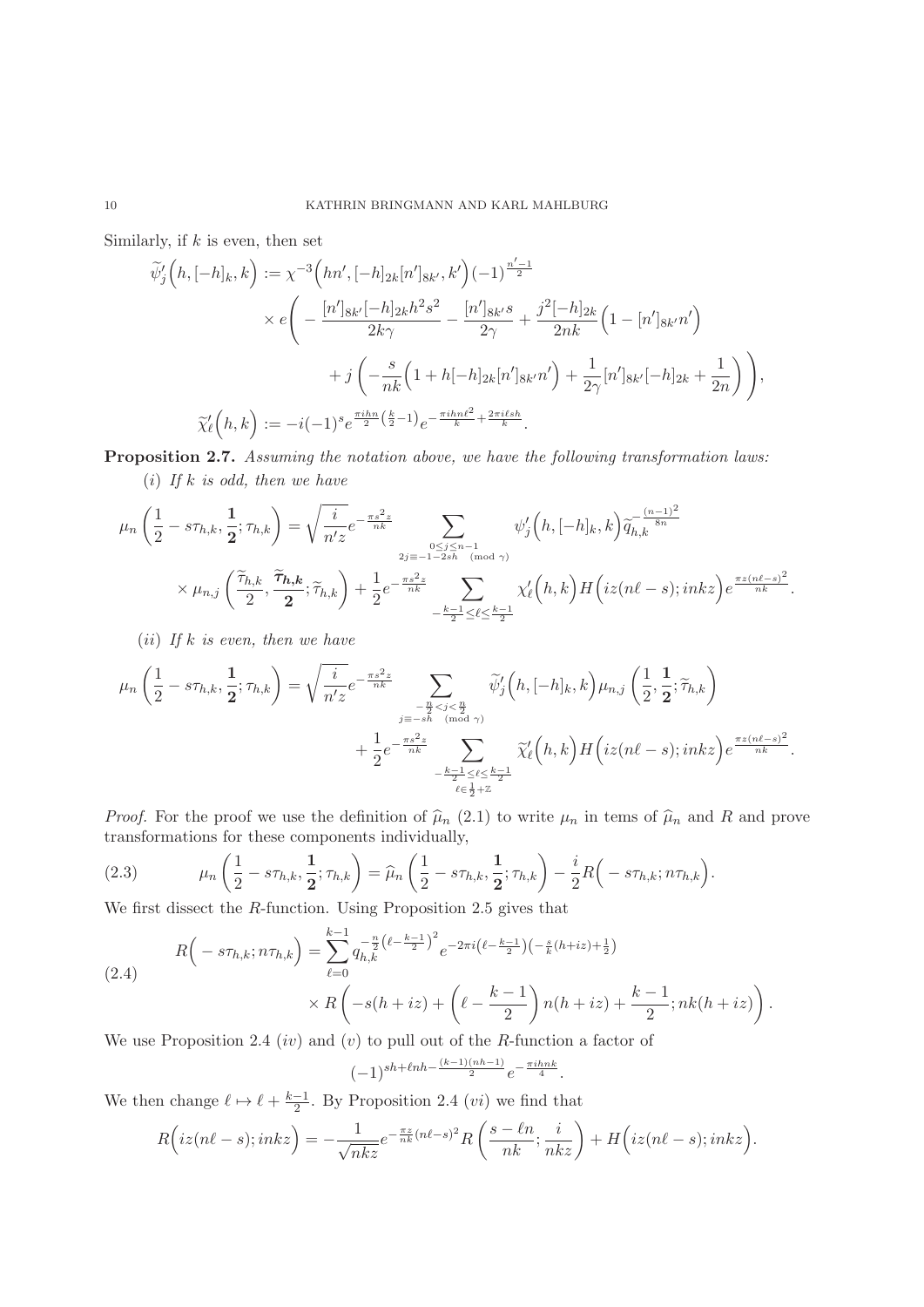Thus we have shown that (2.4) equals

$$
-(-1)^{sh}e^{\frac{\pi i(k-1)}{2}-\frac{\pi i n h k}{4}}e^{-\frac{\pi s^2 z}{nk}}\sum_{\substack{-\frac{k-1}{2}\leq\ell\leq\frac{k-1}{2}\\ \ell\in\frac{k-1}{2}+\mathbb{Z}}}e^{-\frac{\pi i n h \ell^2}{k}+2\pi i\ell\left(\frac{sh}{k}+\frac{nh-1}{2}\right)} \\
\times\left(\frac{1}{\sqrt{nkz}}R\left(\frac{1}{k}\left(\frac{s}{n}-\ell\right);\frac{i}{nkz}\right)-e^{\frac{\pi z(n\ell-s)^2}{nk}}H\left(iz(n\ell-s);inkz\right)\right)
$$

We next turn to the function  $\hat{\mu}_n$  in (2.3). By (2.2) we obtain that

$$
(2.6)
$$

$$
\widehat{\mu}_n\left(\frac{1}{2}-s\tau_{h,k},\frac{1}{2};\tau_{h,k}\right)=\sqrt{\frac{i}{n'z}}e^{-\frac{\pi kz}{n}\left(\frac{i}{z}\left(\frac{1-n}{2}-\frac{sh}{k}\right)+\frac{s}{k}\right)^2}\left(-1\right)^{\frac{n'-1}{2}}\chi^{-3}\left(hn',[-h]_k[n']_{8k'},k'\right)\times\sum_{\ell\pmod{n'}}e^{-\frac{\pi i\ell^2}{n'k'}\left([n']_{8k'}n'-1\right)[-h]_k}\widehat{\mu}_{n,\ell\gamma}\left(\frac{i}{z}\left(\frac{1}{2}-\frac{sh}{k}\right)+\frac{s}{k},\frac{i}{2z};\widetilde{\tau}_{h,k}\right).
$$

We now fix representatives  $\ell$  satisfying

$$
-\frac{n'}{2} + \frac{(n-1)k'}{2} + \frac{sh}{\gamma} < \ell < \frac{n'}{2} + \frac{(n-1)k'}{2} + \frac{sh}{\gamma}
$$

and denote the associated sum on  $\ell$  by  $\sum_{\ell}'$ . We use the definition of  $\mu_{n,\ell\gamma}$  and then decompose  $\widehat{\mu}_n$  into  $\mu_n$  and R and simplify the exponential terms. This gives that (2.6) may be written as

$$
\sqrt{\frac{i}{n'z}}e^{-\frac{2\pi i s}{n}\left(\frac{1-n}{2}-\frac{sh}{k}\right)}(-1)^{\frac{n'-1}{2}}\chi^{-3}\left(hn',[-h]_k[n']_{8k'},k'\right)e^{-\frac{\pi s^2 z}{nk}}\sum_{\ell}'e^{-\frac{\pi i \ell^2 [n']_{8k'}[-h]_k}{k'}}(-1)^{\ell}
$$
\n
$$
(2.7) \times e^{-\frac{2\pi i \ell s}{n'k}+\frac{\pi k}{nz}\left(\frac{1-n}{2}-\frac{sh}{k}+\frac{\ell}{k'}\right)^2}\left(\mu_n\left(\frac{i}{z}\left(\frac{1}{2}-\frac{sh}{k}\right)+\frac{s}{k}+\ell\gamma\tilde{\tau}_{h,k},\frac{i}{2z};\tilde{\tau}_{h,k}\right)\right)
$$
\n
$$
-\frac{i}{2}R\left(\frac{i}{z}\left(\frac{1-n}{2}-\frac{sh}{k}+\frac{\gamma\ell}{k}\right)+\frac{s}{k}+\frac{\ell[-h]_k}{k'}-\frac{n+1}{2};n\tilde{\tau}_{h,k}\right)\right).
$$

We next show that the R-functions in  $(2.7)$  and  $(2.5)$  cancel. For this we multiply all terms by  $e^{\frac{\pi s^2 z}{nk}}$ . Set  $\tau = \frac{i}{kz}$ ,  $y = \text{Im}(\tau)$ . It is not hard to see that we are finished if we can show that each of the occuring R-terms has a Fourier expansion of the form  $(q = e^{2\pi i \tau})$ 

$$
\sum_{n \in \mathbb{Q} \setminus \{0\}} a(n) \Gamma\left(\frac{1}{2}; 4\pi |n|y\right) q^{-n},
$$

where  $\Gamma(a; x) := \int_x^{\infty} e^{-t} t^{a-1} dt$  is the incomplete gamma function. This may easily be concluded from the identity,

$$
E\left(\left(\nu + \frac{\text{Im}(u)}{y}\right)\sqrt{2y}\right) = \text{sgn}\left(\nu + \frac{\text{Im}(u)}{y}\right)\left(1 + \frac{1}{\sqrt{\pi}}\Gamma\left(\frac{1}{2}; 2\pi\left(\nu + \frac{\text{Im}(u)}{y}\right)^2y\right)\right)
$$

and the specific restrictions on  $\ell$ .

.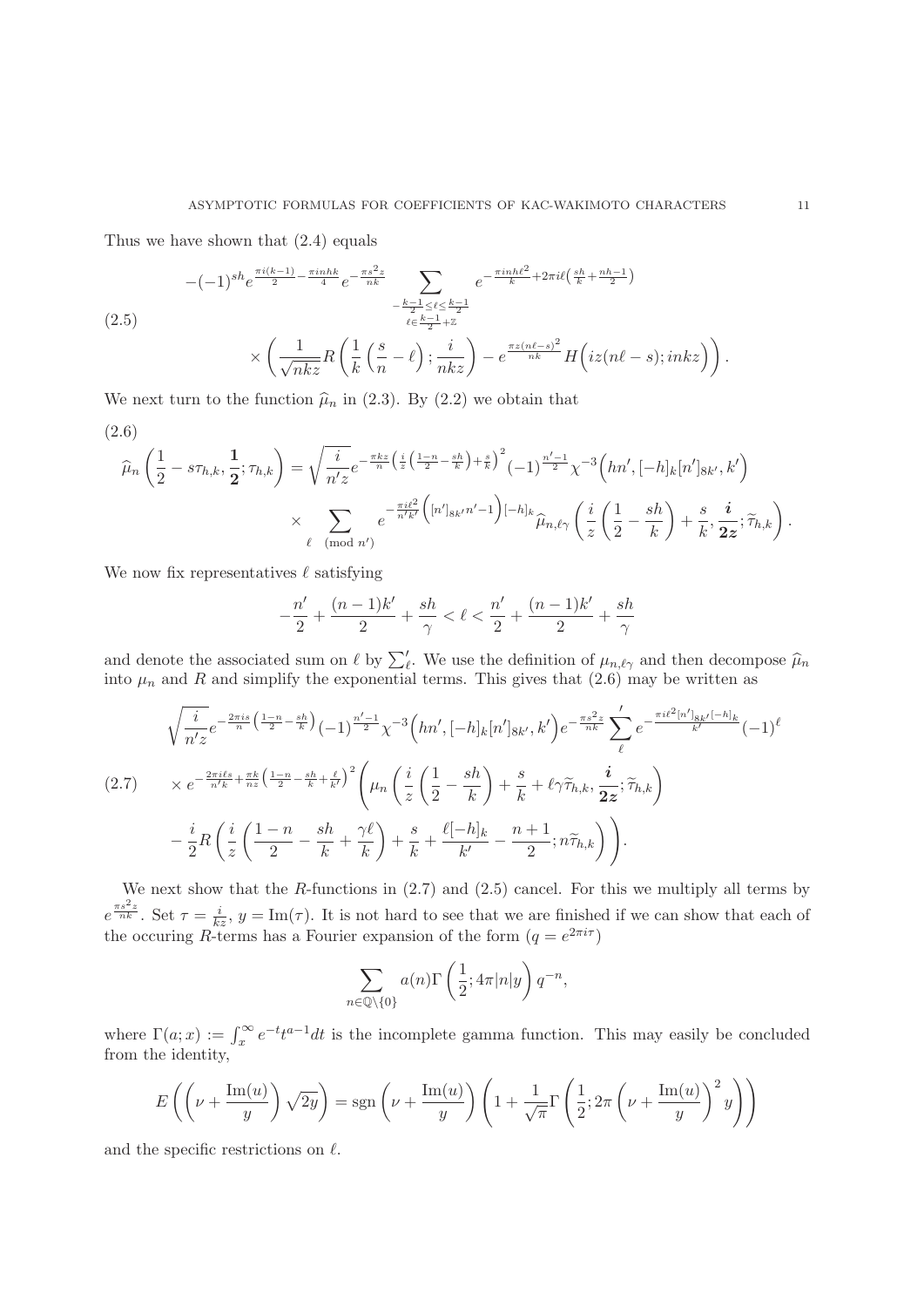Thus we have shown that

$$
\mu_{n}\left(\frac{1}{2}-s\tau_{h,k},\frac{1}{2};\tau_{h,k}\right) = -\frac{i}{2}(-1)^{sh}e^{\frac{\pi i(k-1)}{2}-\frac{\pi i h n k}{4}}e^{-\frac{\pi s^{2} z}{nk}}
$$
\n
$$
\times \sum_{-\frac{k-1}{2}\leq\ell\leq\frac{k-1}{2}+2}e^{-\frac{\pi i n h \ell^{2}}{k}+2\pi i\ell\left(\frac{sh}{k}+\frac{nh-1}{2}\right)}e^{\frac{\pi z(n\ell-s)^{2}}{nk}}H\left(iz(n\ell-s);inkz\right)
$$
\n
$$
(2.8)
$$
\n
$$
+\sqrt{\frac{i}{n'z}}e^{-\frac{2\pi i s}{n}\left(\frac{1-n}{2}-\frac{sh}{k}\right)}(-1)^{\frac{n'-1}{2}}\chi^{-3}\left(hn',[-h]_{k}[n']_{8k'},k'\right)e^{-\frac{\pi s^{2} z}{nk}}
$$
\n
$$
\sum_{\ell}^{\prime}e^{-\frac{\pi i\ell^{2}[n']_{8k'}[-h]_{k}}{k'}(-1)^{\ell}e^{-\frac{2\pi i\ell s}{n'k}+\frac{\pi k}{nz}\left(\frac{1-n}{2}-\frac{sh}{k}+\frac{\ell}{k'}\right)^{2}}\mu_{n}\left(\frac{i}{z}\left(\frac{1}{2}-\frac{sh}{k}\right)+\frac{s}{k}+\ell\gamma\tilde{\tau}_{h,k},\frac{i}{2z};\tilde{\tau}_{h,k}\right)
$$

We now further simplify the  $\mu_n$ -terms. For this we require the easily verified identity ( $r \in \mathbb{Z}$ )

.

(2.9) 
$$
\mu_n\Big(u + nr\tau, v + r\tau; \tau\Big) = \mu_n(u, v; \tau).
$$

Distinguishing the cases  $k$  even and  $k$  odd and simplifying easily yields the terms involving  $H$  in Proposition 2.7. To consider the  $\mu_n$ -terms first consider the case k is odd. Using that  $4|[-h]_k$  and  $\frac{s}{k}(1 + [-h]_k h) \equiv s \pmod{2}$  and  $(2.9)$  then yields

$$
\mu_n\left(\frac{i}{z}\left(\frac{1}{2}-\frac{sh}{k}\right)+\frac{s}{k}+\ell\gamma\widetilde{\tau}_{h,k},\frac{i}{2z};\widetilde{\tau}_{h,k}\right)=(-1)^s\mu_n\left(\left(k\left(\frac{1}{2}-\frac{sh}{k}\right)+\ell\gamma\right)\widetilde{\tau}_{h,k},\frac{k\widetilde{\tau}_{h,k}}{2};\widetilde{\tau}_{h,k}\right) =(-1)^s\mu_n\left(\left(k\left(\frac{1}{2}-\frac{sh}{k}\right)+\ell\gamma-\frac{n(k-1)}{2}\right)\widetilde{\tau}_{h,k},\frac{\widetilde{\tau}_{h,k}}{2};\widetilde{\tau}_{h,k}\right).
$$

Set  $j := \frac{(k-1)(1-n)}{2} - sh + \ell \gamma$ . Then  $0 \le j \le n-1$  and  $2j \equiv -1-2sh \pmod{\gamma}$ . After a lengthy but straightforward calculation, using the definition of  $\mu_{n,j}$ , Proposition 2.4 and simplifying the exponential terms, the proof of part  $(i)$  of the Proposition is complete.

Next we consider the case  $k$  even. Proposition 2.7, equation (2.9) and additional simplifications imply

$$
\mu_n\left(\frac{i}{z}\left(\frac{1}{2}-\frac{sh}{k}\right)+\frac{s}{k}+\ell\gamma\widetilde{\tau}_{h,k},\frac{i}{2z};\widetilde{\tau}_{h,k}\right)=\mu_n\left(\left(k\left(\frac{1}{2}-\frac{sh}{k}\right)+\ell\gamma-\frac{nk}{2}\right)\widetilde{\tau}_{h,k}+\frac{1}{2};\frac{1}{2};\widetilde{\tau}_{h,k}\right)
$$

Set  $j := \frac{k(1-n)}{2} - sh + \ell \gamma$ . Then  $-\frac{n}{2} < j < \frac{n}{2}$  and  $j \equiv -sh \pmod{\gamma}$ . Another lengthy calculation now gives part  $(ii)$  of the Proposition.  $\Box$ 

2.3. **The final transformation law.** From (1.1) it is not hard to see that

(2.10) 
$$
tr_{L(\Lambda_{(s)})} q^{L_0} = i \cdot 2^{n+1} q^{\frac{n-1}{24}} \frac{\eta^{2n+2}(2\tau)}{\eta^{2n+3}(\tau)} \mu_n \left(\frac{1}{2} - s\tau, \frac{1}{2}; \tau\right).
$$

To state the transformation law we require some multipliers. We define for odd  $k$ 

$$
\psi_j^*\left(h, [-h]_k, k\right) := ie^{\frac{\pi i (n-1)h}{12k}} \frac{\chi\left(2h, [-h]_k[2]_{3k}, k\right)^{2n+2}}{\chi\left(h, [-h]_k, k\right)^{2n+3}} \psi_j'\left(h, [-h]_k, k\right),
$$
  

$$
\chi_\ell^*\left(h, [-h]_k, k\right) := i^{\frac{1}{2}} e^{\frac{\pi i (n-1)h}{12k}} \frac{\chi\left(2h, [-h]_k[2]_{3k}, k\right)^{2n+2}}{\chi\left(h, [-h]_k, k\right)^{2n+3}} \chi'_\ell\left(h, k\right).
$$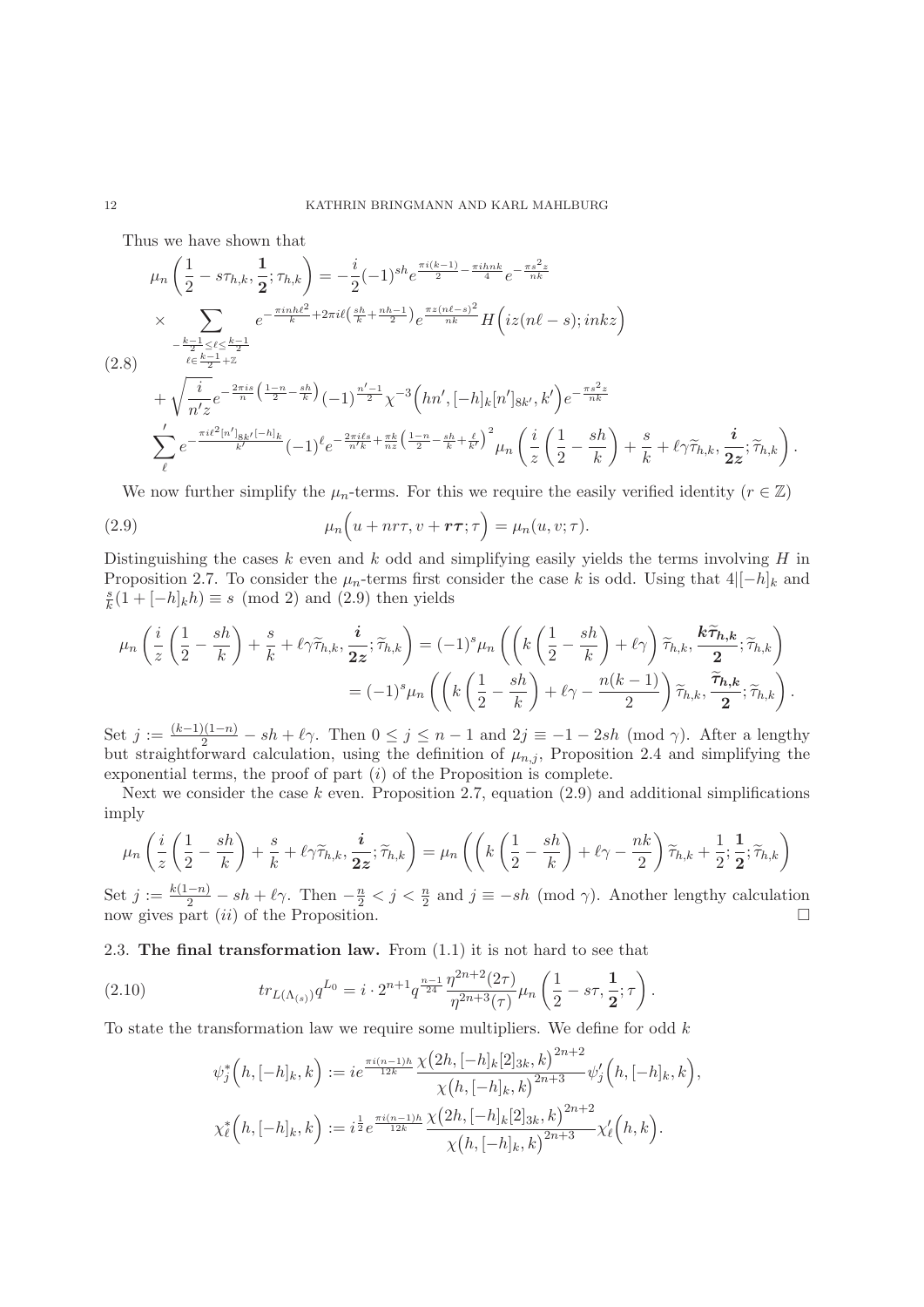Moreover, for  $k$  even we let

$$
\widetilde{\psi}_{j}^{*}\left(h,[-h]_{k},k\right) := ie^{\frac{\pi i(n-1)h}{12k}} \frac{\chi\left(h,[-h]_{2k},k\right)^{2n+2}}{\chi\left(h,[-h]_{k},k\right)^{2n+3}} \widetilde{\psi}_{j}'\left(h,[-h]_{k},k\right),\n\widetilde{\chi}_{\ell}^{*}\left(h,[-h]_{k},k\right) := i^{\frac{1}{2}} e^{\frac{\pi i(n-1)h}{12k}} \frac{\chi\left(h,[-h]_{2k},k\right)^{2n+2}}{\chi\left(h,[-h]_{k},k\right)^{2n+3}} \widetilde{\chi}_{\ell}'\left(h,k\right).
$$

Combined with Proposition 2.7, this now gives transformation formulas for the characters.

**Theorem 2.8.** (i) If  $2 \nmid k$ , the trace is  $\overline{r}$ 

$$
tr_{L(\Lambda_{(s)})} q_{h,k}^{L_0}
$$

$$
=e^{-\frac{\pi z}{k}\left(\frac{n-1}{12}+\frac{s^2}{n}\right)}\widetilde{q}_{h,k}^{-\frac{(n-1)^2}{8n}}\frac{\eta^{2n+2}\left(\frac{\widetilde{\tau}_{h,k}}{2}\right)}{\eta^{2n+3}(\widetilde{\tau}_{h,k})}\frac{1}{\sqrt{n'}}\sum_{\substack{0\leq j\leq n-1\\2j\equiv -2sh-1\pmod{\gamma}\\ }}\psi_j^*\left(h,[-h]_k,k\right)\mu_{n,j}\left(\frac{\widetilde{\tau}_{h,k}}{2},\frac{\widetilde{\tau}_{h,k}}{2};\widetilde{\tau}_{h,k}\right)\\ +e^{-\frac{\pi z}{k}\left(\frac{n-1}{12}+\frac{s^2}{n}\right)}\frac{\sqrt{z}}{2}\frac{\eta^{2n+2}\left(\frac{\widetilde{\tau}_{h,k}}{2}\right)}{\eta^{2n+3}(\widetilde{\tau}_{h,k})}\sum_{-\frac{k-1}{2}\leq \ell\leq \frac{k-1}{2}}\chi_{\ell}^*\left(h,[-h]_k,k\right)e^{\frac{\pi z\left(n\ell-s\right)^2}{nk}}H\left(iz(n\ell-s);inkz\right).
$$

(*ii*) If  $2|k$ , the trace is

 $\mathbf{L}$ 

$$
\begin{split} &tr_{L(\Lambda_{(s)})}q_{h,k}^{L_{0}}\\ &=e^{-\frac{\pi z}{k}\left(\frac{n-1}{12}+\frac{s^{2}}{n}\right)}\frac{\eta^{2n+2}(2\widetilde{\tau}_{h,k})}{\eta^{2n+3}(\widetilde{\tau}_{h,k})}\frac{2^{n+1}}{\sqrt{n'}}\sum_{\substack{-\frac{n}{2}
$$

# 3. Principal Parts

In this section we determine the principal parts of the holomorphic  $q$ -series that arise in the transformation formulas from Theorem 2.8, and in particular, we determine the values of  $j$  for which these principal parts exist. We postpone the non-holomorphic terms from the character transformation formulas until the next section, since their "continuous" principal parts exist in all cases. All of the asymptotic estimates in the section are relative to the limit  $z \to 0$  in the complex right half-plane.

3.1. **The holomorphic parts for** *k* **odd.** We aim to determine the principal parts of the functions  $(0 \le j \le n-1$  with  $2j \equiv -1-2sh \pmod{\gamma}$ 

$$
f_{n,j}(\tau):=q^{-\frac{(n-1)^2}{8n}}\frac{\eta^{2n+2}\left(\frac{\tau}{2}\right)}{\eta^{2n+3}(\tau)}\mu_{n,j}\left(\frac{\tau}{2},\frac{\tau}{2};\tau\right).
$$

It is easy to see that

$$
\frac{\eta^{2n+2}\left(\frac{\tau}{2}\right)}{\eta^{2n+3}(\tau)}=q^{-\frac{1}{24}(n+2)}\Big(1+O\Big(q^{\frac{1}{2}}\Big)\Big).
$$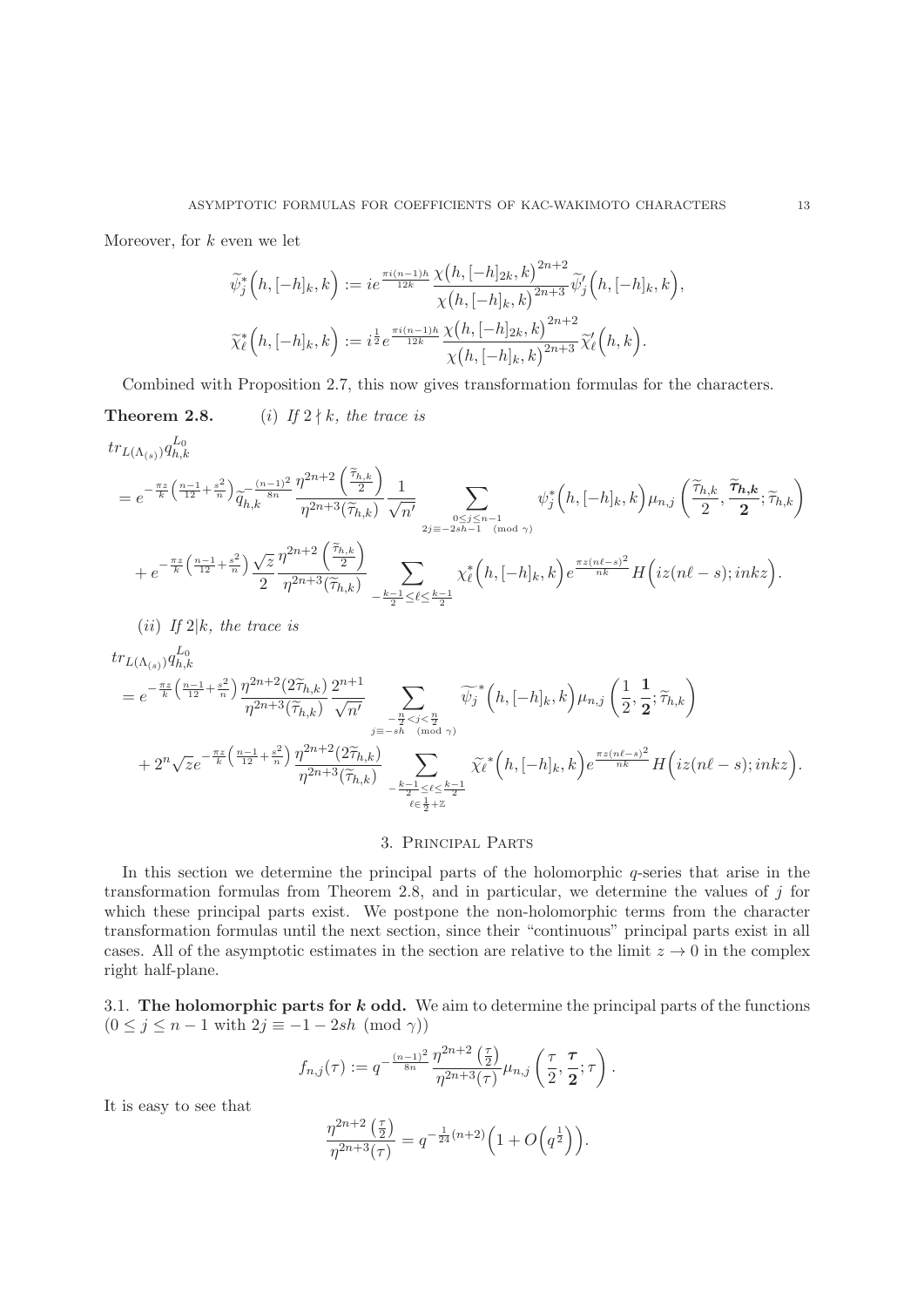Moreover, we have (see the proof of Proposition 3.1 of [4])

$$
\mu_{n,j}\left(\frac{\tau}{2},\frac{\tau}{2};\tau\right) = q^{-\frac{1}{2n}\left(j^2 + (1-n)j\right) + \frac{1}{4} + \frac{n}{8}}\left(c + O\left(q^{\frac{1}{2}}\right)\right)
$$

for some constant  $c \neq 0$ . Using the notation from the introduction, we may therefore write

$$
f_{n,j}(\tau) = q^{-\delta_j(n)} \widetilde{f}_{n,j}(\tau)
$$

with

(3.1) 
$$
\widetilde{f}_{n,j}(\tau) := \sum_{r \geq 0} A_j(r) q^{\frac{r}{2}},
$$

and  $A_i(0) \neq 0$ . We easily see that only the  $j \in S_n$  lead to a nonzero principal part.

3.2. **The holomorphic part for** *k* **even.** We now determine the principal part of the functions

$$
g_{n,j}(\tau) := \frac{\eta^{2n+2}(2\tau)}{\eta^{2n+3}(\tau)} \mu_{n,j} \left(\frac{1}{2}, \frac{1}{2}; \tau\right),\,
$$

where  $-\frac{n}{2} < j < \frac{n}{2}$  and  $j \equiv -sh \pmod{\gamma}$ . Since

$$
g_{n,-j}(\tau) = e^{\frac{2\pi ij}{n}} g_{n,j}(\tau),
$$

we may restrict ourselves to the case  $0 \leq j < \frac{n}{2}$ . We note that

$$
\frac{\eta^{2n+2}(2\tau)}{\eta^{2n+3}(\tau)} = q^{\frac{n}{12} + \frac{1}{24}} \Big( 1 + O(q) \Big).
$$

We also recall that by definition,

$$
\mu_{n,j}\left(\frac{1}{2},\frac{1}{2};\tau\right)=\frac{(-1)^jq^{-\frac{j^2}{2n}}e^{\frac{\pi ij(1-n)}{n}}e^{\pi i\left(\frac{1}{2}+j\tau\right)}}{\vartheta^n\left(\frac{1}{2};\tau\right)}\sum_{r\in\mathbb{Z}^n}\frac{q^{\frac{1}{2}||r||^2+\frac{1}{2}|r|}}{1+q^{|r|+j}}.
$$

To determine the main term of this series, first observe that

$$
\vartheta\left(\frac{1}{2};\tau\right) = q^{\frac{1}{8}} \Big( -2 + O(q) \Big).
$$

To analyze the sum, we split it into 3 pieces and use geometric summation

$$
\frac{1}{2}\sum_{\substack{r\in\mathbb{Z}^n\\ |r|=-j}}q^{\frac{1}{2}||r||^2-\frac{j}{2}}+\sum_{\substack{r\in\mathbb{Z}^n\\ |r|>-j\\ m\geq 0}}(-1)^mq^{\frac{1}{2}||r||^2+\frac{1}{2}|r|+m(|r|+j)}+\sum_{\substack{r\in\mathbb{Z}^n\\ |r|<-j\\ m\geq 1}}(-1)^{m+1}q^{\frac{1}{2}||r||^2+\frac{1}{2}|r|-m(|r|+j)},
$$

and determine the main term of each of the sums separately. The first sum has the smallest exponent if j of the n components are  $(-1)$  and the remaining ones are 0, giving a total exponent of 0. The exponent of the second sum is growing in m. For  $m = 0$ , we complete the square to write the exponent as  $\frac{1}{2} \left| \left| r + \frac{1}{2} \right| \right|$  $\frac{2}{8} - \frac{n}{8} \ge 0$ . Note that there cannot be cancellation with the first summand since we are considering summands with all positive coefficients. The exponent of the third sum is again growing in m. For  $m = 1$ , completing the square gives the exponent  $\frac{1}{2} \left| \left| r - \frac{1}{2} \right| \right|$  $\frac{2}{-j-\frac{n}{8}}$ . Since the summation condition requires that  $|r| < -j$  this is minimized if  $(j + 1)$  of the components of r are −1 and the rest are 0. This gives us the total exponent 1. Combining the above considerations we see that we may write

$$
g_{n,j}(\tau) = q^{-\widetilde{\delta}_j(n)} \widetilde{g}_{n,j}(\tau),
$$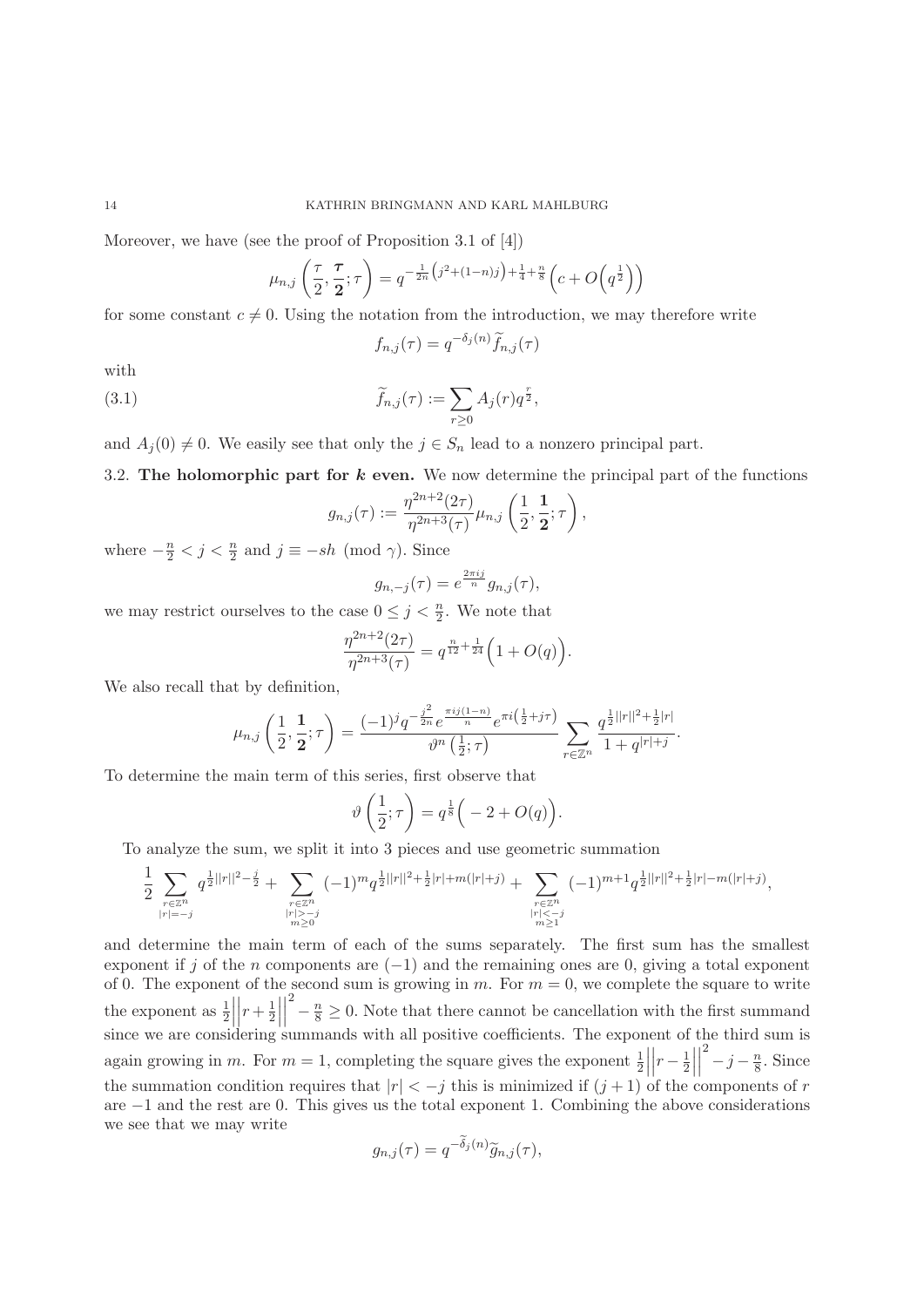where  $\delta_j(n)$  was defined in the introduction and

(3.2) 
$$
\widetilde{g}_{n,j}(\tau) := \sum_{r \geq 0} B_j(r) q^r,
$$

with  $B_j(0) \neq 0$ . We easily see that only  $j \in T_n$  contribute to the main asymptotic term.

## 4. Proofs of main results

In this section we apply the Circle Method to obtain the coefficient asymptotics of Theorem 1.1. We then use asymptotics for principal value integrals to identify the leading term and prove Corollary 1.2.

*Proof of Theorem 1.1.* By Cauchy's Theorem, the coefficients of  $g_s(q)$  may be recovered from a residue calculation, as for  $m > 0$  we obtain

$$
c_s(m) = \int_0^1 g_s\left(e^{-\frac{2\pi}{m} + 2\pi it}\right)e^{2\pi - 2\pi imt}dt.
$$

Define  $\vartheta'_{h,k} := \frac{1}{k(k_1+k)}$  and  $\vartheta''_{h,k} := \frac{1}{k(k_2+k)}$ , where  $\frac{h_1}{k_1} < \frac{h}{k} < \frac{h_2}{k_2}$  are adjacent fractions in the Farey sequence of order  $N := \lfloor \sqrt{m} \rfloor$ . We now decompose the path of integration into the Farey arcs  $-\theta_{h,k} \leq \phi \leq \theta''_{h,k}$ , with  $0 \leq h < k \leq N$  and  $(h,k) = 1$ , and where  $\phi := t - \frac{h}{k}$ . Adopting the additional notation  $z = \frac{k}{m} - ik\phi$  and applying Theorem 2.8 along each arc then gives

$$
c_s(m) = \sum_{h,k} \int_{-\vartheta'_{h,k}}^{\vartheta''_{h,k}} g_s \left( e^{\frac{2\pi i}{k}(h+iz)} \right) q_{h,k}^{-m} d\phi = \sum_{h,k} \int_{-\vartheta'_{h,k}}^{\vartheta''_{h,k}} tr_{L(\Lambda_{(s)})} q_{h,k}^{L_0} q_{h,k}^{-\frac{s}{2} - m} d\phi = \sum_{1} + \sum_{2} + \sum_{3} + \sum_{4}.
$$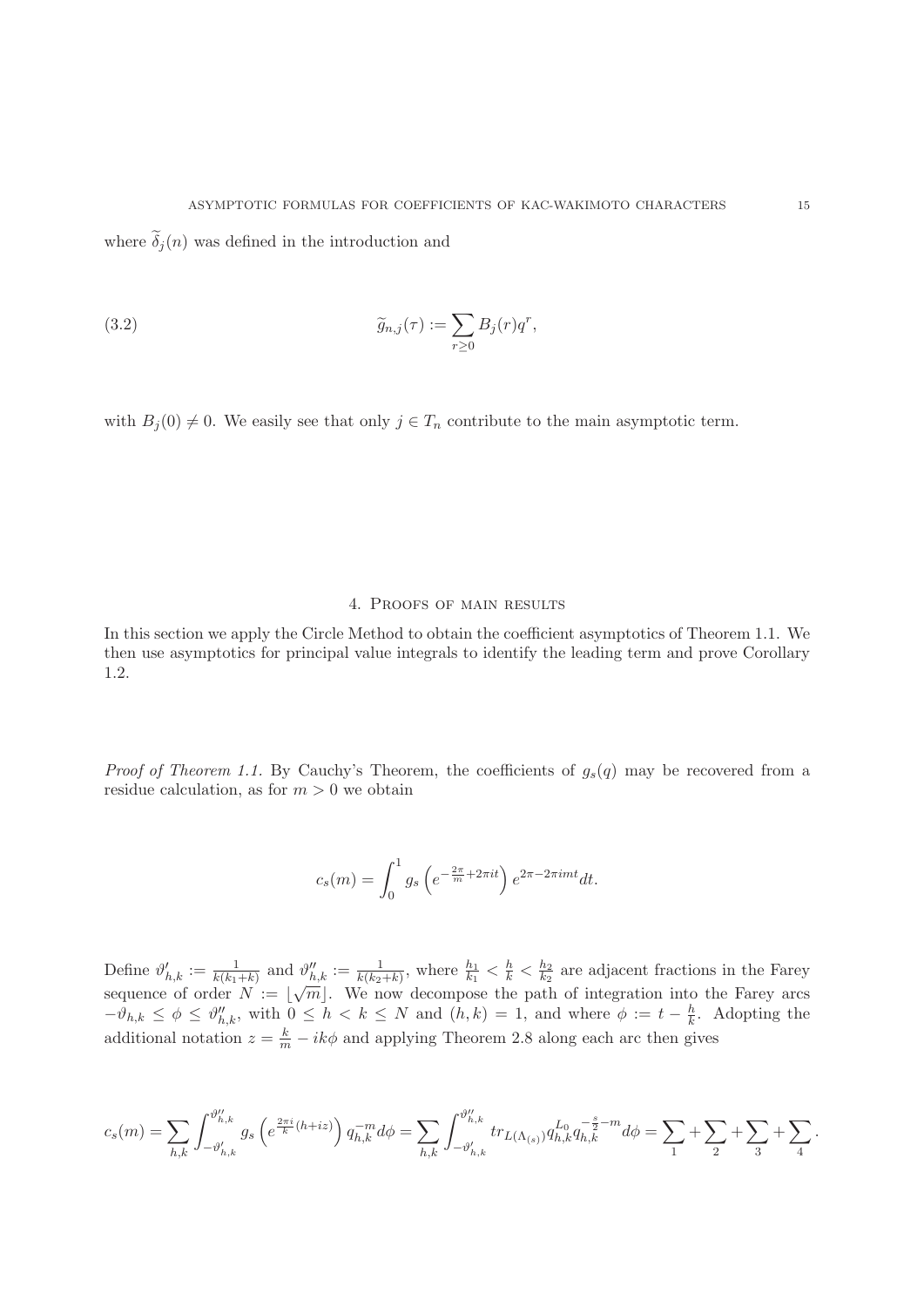Here we have separated the q-series and Mordell integrals, and also split the Farey fractions based on the parity of  $k$ , as

$$
\begin{split} \sum_{1} & \mathop{:=} \sum_{h,k} \frac{1}{\sqrt{n'}} \sum_{2j \equiv -1 - 2 \, j \, h} \psi_j^* \Big( h, [-h]_k, k \Big) \\ & \qquad \times \int_{-\vartheta'_{h,k}}^{\vartheta''_{h,k}} \frac{\eta^{2n+2} \left( \frac{\tilde{\tau}_{h,k}}{2} \right)}{\eta^{2n+3} \left( \tilde{\tau}_{h,k} \right)} \mu_{n,j} \left( \frac{\tilde{\tau}_{h,k}}{2}, \frac{\tilde{\tau}_{h,k}}{2}, \tilde{\tau}_{h,k} \right) q_{h,k}^{-m-\frac{s}{2}} \tilde{q}_{h,k}^{-\frac{(n-1)^2}{8n}} e^{-\frac{\pi z}{k} \left( \frac{n-1}{12} + \frac{s^2}{n} \right)} d\phi , \\ \sum_{2} & \mathop{:=} 2^{n+1} \sum_{h,k} \frac{1}{\sqrt{n'}} \sum_{j \equiv -s \, h \atop j \equiv -s \, h \atop (m \, d \, \alpha)} \tilde{\psi}_j^* \Big( h, [-h]_k, k \Big) \\ & \qquad \times \int_{-\vartheta'_{h,k}}^{\vartheta''_{h,k}} \frac{\eta^{2n+2} \left( 2 \tilde{\tau}_{h,k} \right)}{\eta^{2n+3} \left( \tilde{\tau}_{h,k} \right)} \mu_{n,j} \left( \frac{1}{2}, \frac{1}{2}; \tilde{\tau}_{h,k} \right) q_{h,k}^{-m-\frac{s}{2}} e^{-\frac{\pi z}{k} \left( \frac{n-1}{12} + \frac{s^2}{n} \right)} d\phi , \\ \sum_{3} & \mathop{:=} \frac{1}{2} \sum_{h,k} \sum_{k \geq -\frac{k-1}{2} \leq \ell \leq \frac{k-1}{2}} \chi_\ell^* \Big( h, [-h]_k, k \Big) \int_{-\vartheta'_{h,k}}^{\vartheta''_{h,k}} \frac{\eta^{2n+2} \left( \frac{\tilde{\tau}_{h,k}}{2} \right)}{\eta^{2n+3} \left( \tilde{\tau}_{h,k} \right)} \sqrt{z} \\ & \qquad \times H \Big( iz(n\ell-s); i k n z \Big) q_{h,k}^{-m-\frac{s}{2}} e^{-\frac{\pi z}{k} \left( \frac{n-1}{12} - n\ell^2 + 2\ell s \right
$$

We first consider  $\sum_1$  and  $\sum_2$ . Following Hardy, Ramanujan, and Rademacher's original development of the Circle Method [24], we may show that

$$
\sum_{1} = \sum_{h,k \atop 2\nmid k} e^{-\frac{2\pi i h m}{k}} \frac{1}{\sqrt{n'}} \sum_{j \in S_n} \psi_j \left( h, [-h]_k, k \right)
$$
  
 
$$
\times \sum_{0 \leq r < 2\delta_j(n)} A_j(r) e^{\frac{\pi i [-h]_k r}{k}} \int_{-\frac{1}{kN}}^{\frac{1}{kN}} e^{\frac{2\pi}{k} \left( \left( m - \varepsilon_s(n) \right) z + \left( \delta_j(n) - \frac{r}{2} \right) \frac{1}{z} \right)} d\phi + O(1),
$$

where

$$
\psi_j\Big(h,[-h]_k,k\Big):=e^{-\frac{2\pi i\delta_j(n)[-h]_k}{k}-\frac{\pi i sh}{k}}\psi_j^*\Big(h,[-h]_k,k\Big).
$$

We define the Kloosterman sum

(4.1) 
$$
K_k(\alpha, \beta) := \sum_{\substack{0 \le h < k \\ (h, k) = 1}} \psi_j\left(h, [-h]_k, k\right) e^{\frac{\pi i}{k} \left(2\alpha h + \beta [-h]_k\right)},
$$

and use the following well-known integral evaluation (see [24]) for  $b > 0$ :

(4.2) 
$$
\int_{-\frac{1}{kN}}^{\frac{1}{kN}} e^{\frac{2\pi}{k}(az+\frac{b}{z})} d\phi = \frac{2\pi}{k} \sqrt{\frac{b}{a}} I_1\left(\frac{4\pi}{k}\sqrt{ab}\right) + O\left(\frac{1}{Nk}\right).
$$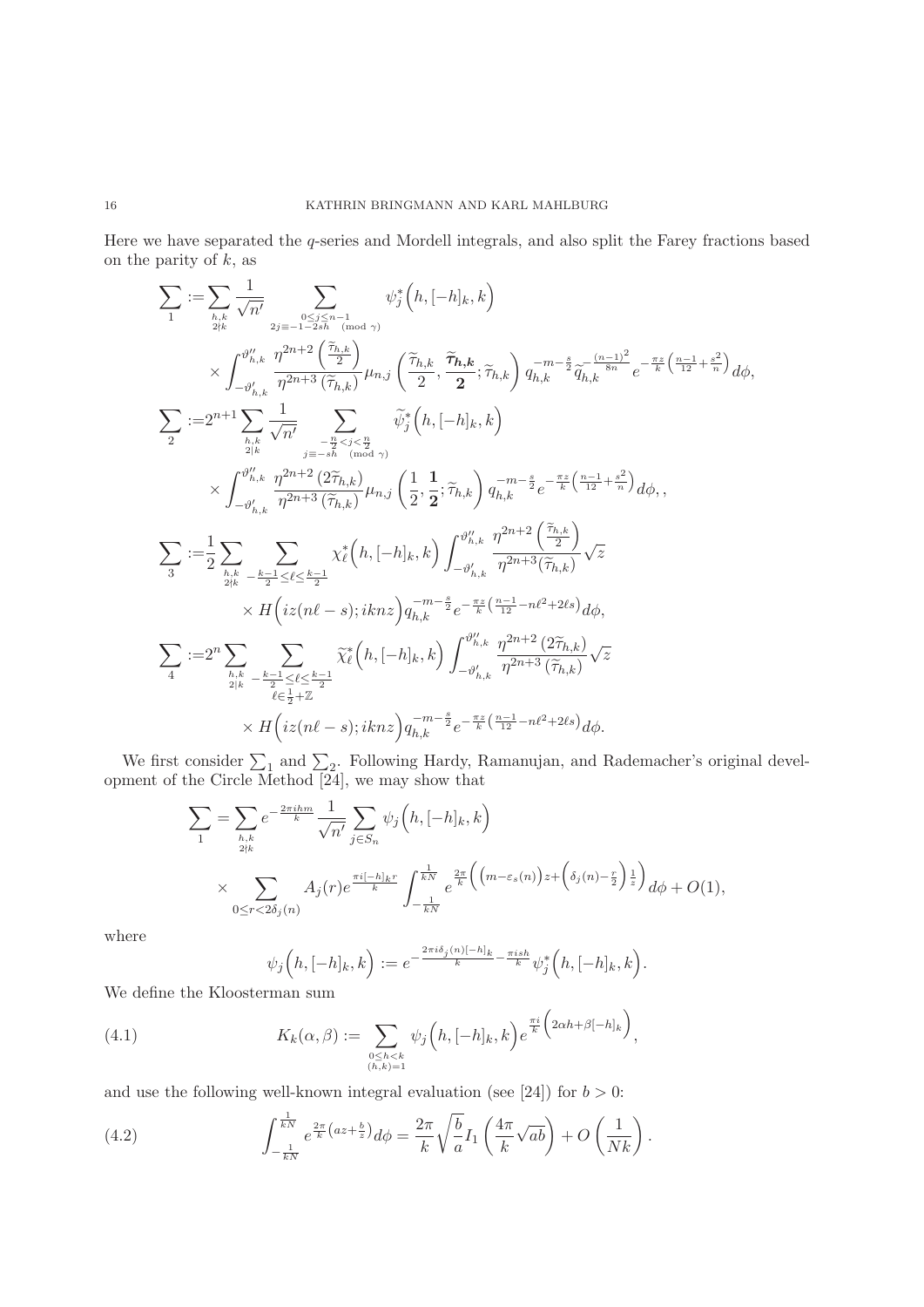Then we obtain

$$
\sum_{1} = \frac{2\pi}{\sqrt{(m - \varepsilon_s(n))}} \sum_{\substack{1 \le k \le N \\ 2\nmid k}} \frac{1}{k} \frac{1}{\sqrt{n'}} \sum_{j \in S_n} \sum_{0 \le r < 2\delta_j(n)} A_j(r) \sqrt{\delta_j(n) - \frac{r}{2}}
$$
\n
$$
\times K_k(-m, r) I_1\left(\frac{4\pi}{k}\sqrt{\left(\delta_j(n) - \frac{r}{2}\right)(m - \varepsilon_s(n))}\right) + O(1).
$$

We next treat  $\sum_2$  in a similar manner. Define

(4.3) 
$$
\widetilde{K}_k(\alpha, \beta) := \sum_{\substack{0 \le h < k \\ (h,k)=1}} \widetilde{\psi}_j\left(h, [-h]_k, k\right), e^{\frac{2\pi i}{k} \left(\alpha h + \beta [-h]_{2k}\right)}
$$

with

$$
\widetilde{\psi}_j\Big(h,[-h]_k,k\Big):=e^{-\frac{2\pi i\delta_j(n)[-h]_{2k}}{k}-\frac{\pi i sh}{k}}\widetilde{\psi}_j^*\Big(h,[-h]_k,k\Big).
$$

Then we have, using again (4.2)

$$
\sum_{2} = \frac{2^{n+2}\pi}{\sqrt{(m-\varepsilon_s(n))}} \sum_{1 \leq k \leq N \atop 2|k} \frac{1}{k} \frac{1}{\sqrt{n'}} \sum_{j \in T_n} \sum_{0 \leq r < \widetilde{\delta_j}(n)} B_j(r) \sqrt{\widetilde{\delta_j}(n) - r}
$$
\n
$$
\times \widetilde{K_k}(-m,r) I_1\left(\frac{4\pi}{k}\sqrt{\left(\widetilde{\delta_j}(n) - r\right)(m-\varepsilon_s(n))}\right) + O(1).
$$

We now turn to the non-holomorphic terms, beginning with  $\sum_3$ . Define the coefficients of the principal part expansion by

(4.4) 
$$
\frac{\eta^{2n+2}(\frac{\tau}{2})}{\eta^{2n+3}(\tau)} =: \sum_{n_r>0} C(r)q^{-\frac{n_r}{2}} + O\left(q^{\frac{1}{24}}\right);
$$

this holds because n is odd and  $n_r$  is thus never an integer. We will also use a change of variables to rewrite the Mordell integrals as

(4.5) 
$$
H\left(iz(n\ell-s);iknz\right) = e^{-\frac{\pi(n\ell-s)^2z}{kn}} \int_{\mathbb{R}} \frac{e^{-\pi knzx^2}}{\cosh\left(\pi\left(x-\frac{i}{k}\left(\ell-\frac{s}{n}\right)\right)\right)}dx.
$$

Therefore the overall sum is

$$
(4.6) \qquad \sum_{3} = \frac{1}{2} \sum_{h,k \atop 2\nmid k} \sum_{n_r>0} C(r) e^{\frac{\pi i[-h]_k r}{k} - \frac{\pi i[-h]_k(n+2)}{12k}} -\frac{k-1}{2} \leq \ell \leq \frac{k-1}{2}} \chi_{\ell}^{*}\left(h, [-h]_k, k\right) e^{-\frac{2\pi i h}{k} \left(m + \frac{s}{2}\right)}
$$

$$
\int_{\mathbb{R}} \frac{1}{\cosh\left(\pi \left(x - \frac{i}{k}\left(\ell - \frac{s}{n}\right)\right)\right)} \int_{-\vartheta'_{h,k}}^{\vartheta''_{h,k}} \sqrt{z} e^{\frac{2\pi}{k} \left(z\left(m - \varepsilon s\left(n\right) - \frac{x^{2}k^{2}n}{2}\right) + \frac{n_{r}}{2z}} d\varphi dx + O\left(m^{\frac{1}{4}}\right).
$$

Similarly, since the holomorphic terms in the final sums have no principal part, we find the bound

$$
\sum_{4} = O\left(m^{\frac{1}{4}}\right).
$$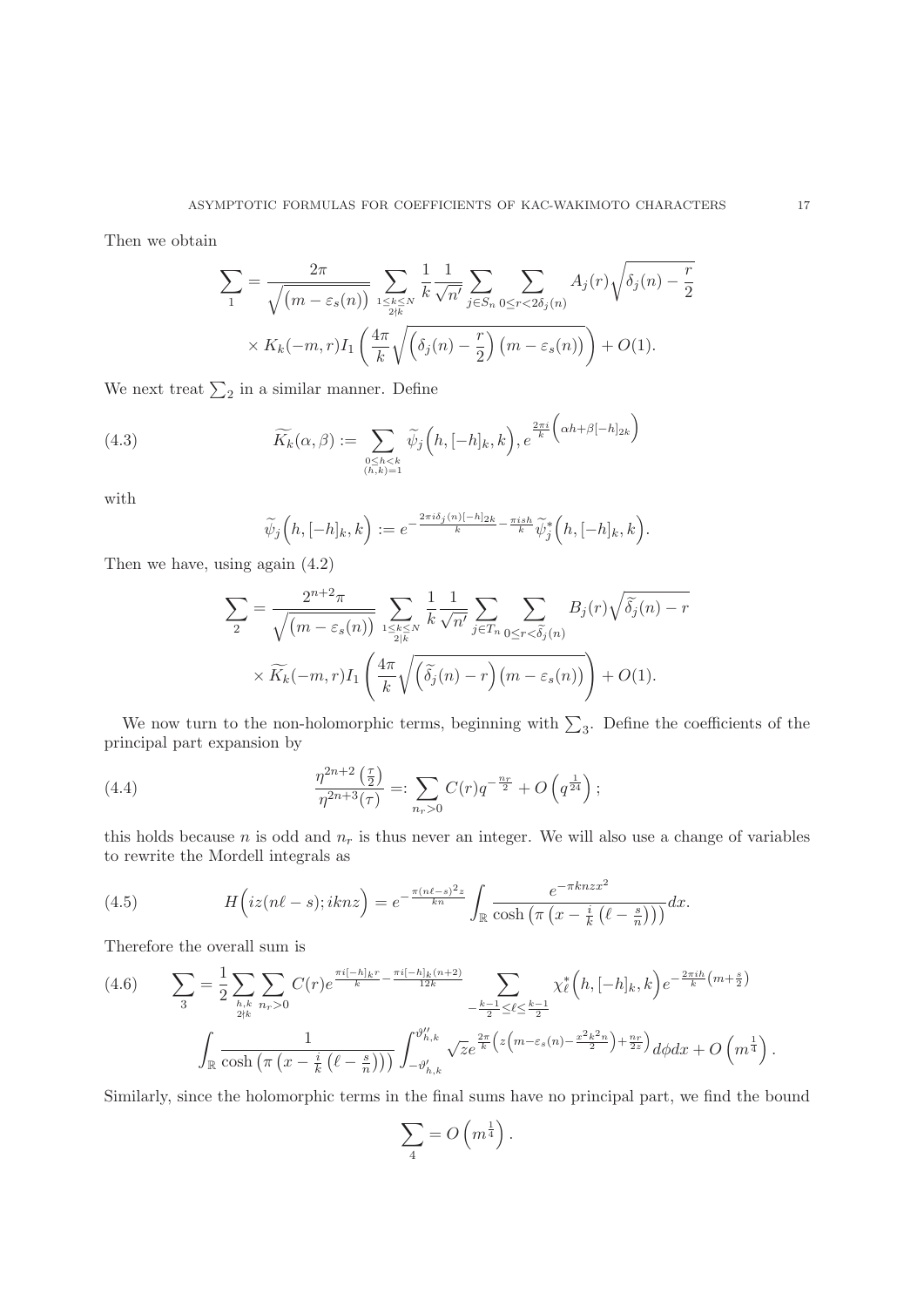Returning to  $\sum_3$ , we can change the integral in  $\phi$  to the range  $-\frac{1}{kN}$  to  $\frac{1}{kN}$  without affecting the overall error bound. We then write the sum on  $h$  in terms of the Kloosterman sums

(4.7) 
$$
K_{k,\ell}^*(\alpha,\beta) := \sum_{\substack{0 \le h < k \\ (h,k)=1}} \chi_{\ell}(h,[-h]_k,k) e^{\frac{2\pi i}{k}(\alpha h + \frac{\beta}{2}[-h]_k)},
$$

where

$$
\chi_{\ell}\left(h,[-h]_k,k\right) := e^{-\frac{\pi i sh}{k}} e^{-\pi i [-h]_k (n+2) 12k} \chi_{\ell}^*\left(h,[-h]_k,k\right).
$$

The next task is then to understand the integrals

$$
\int_{-\frac{1}{kN}}^{\frac{1}{kN}} \sqrt{z} e^{\frac{2\pi}{k} \left( uz + \frac{n_r}{2z} \right)} d\phi = \left( \frac{\pi n_r}{k} \right)^{\frac{3}{2}} \frac{2\pi}{k} \frac{1}{2\pi i} \int_{\gamma - i\infty}^{\gamma + i\infty} t^{-\frac{5}{2}} e^{t + \frac{\alpha}{t}} dt + O\left( m^{-\frac{1}{4}} \right),
$$

with  $\alpha := \frac{2\pi u n_r}{k^2}$ . A modification of the Bessel function representation (4.2) now implies that the integral (including the factor  $\frac{1}{2\pi i}$ ) equals

$$
|\alpha|^{-\frac{3}{4}} \begin{cases} I_{\frac{3}{2}}\left(2\sqrt{\alpha}\right) & \text{if } \alpha > 0, \\ J_{\frac{3}{2}}\left(2\sqrt{-\alpha}\right) & \text{if } \alpha < 0. \end{cases}
$$

Here  $J_n(x)$  denotes the (index n) Bessel function of the first kind.

It is a standard fact that as  $x \to \infty$ , the J-Bessel functions decay proportionally to  $x^{-1/2}$ ; this implies the asymptotic simplification for (4.6)

(4.8) 
$$
\sum_{3} = \pi 2^{-\frac{3}{4}} \sum_{2 \nmid k} \frac{1}{k} \sum_{r} C(r) n_{r}^{\frac{3}{4}} \sum_{\ell} K_{k,\ell}^{*}(-m,r) \int_{\frac{x^{2}k^{2}n}{2} < m - \varepsilon_{s}(n)} \frac{\left(m - \varepsilon_{s}(n) - \frac{x^{2}k^{2}n}{2}\right)^{-\frac{3}{4}}}{\cosh\left(\pi \left(x - \frac{i}{k}\left(\ell - \frac{s}{n}\right)\right)\right)}
$$

$$
I_{\frac{3}{2}}\left(\frac{2\pi}{k} \sqrt{2n_{r}\left(m - \varepsilon_{s}(n) - \frac{x^{2}k^{2}n}{2}\right)}\right) dx + O\left(m^{-\frac{1}{4}}\right).
$$

Making the change of variables  $y = kx \sqrt{\frac{n}{2(m-\varepsilon_s(n))}}$ , we rewrite the integrals in (4.8) as

$$
\frac{k(m-\varepsilon_s(n))^{-\frac{1}{4}}\sqrt{2}}{n^{\frac{1}{2}}}\int\limits_{|y|\leq 1}\frac{\left(1-y^2\right)^{-\frac{3}{4}}}{\cosh\left(\pi\left(\frac{y\sqrt{2(m-\varepsilon_s(n))}}{k\sqrt{n}}-\frac{i}{k}\left(\ell-\frac{s}{n}\right)\right)\right)}
$$

$$
I_{\frac{3}{2}}\left(\frac{2\pi}{k}\sqrt{2n_r(m-\varepsilon_s(n))\left(1-y^2\right)}\right)dy.
$$

Recalling the definition of the principal value integrals in (1.8), we find that the  $\sum_3$  contributes the following non-error terms:

$$
\frac{2^{-\frac{1}{4}}\pi}{\left(m-\varepsilon_s(n)\right)^{\frac{1}{4}}\sqrt{n}}\sum_{2\nmid k}\sum_{n_r>0}C(r)n_r^{\frac{3}{4}}\sum_{\ell}K_{k,\ell}^*(-m,r)P\left(\frac{2\pi}{k}\sqrt{2n_r},\frac{\sqrt{2}}{k\sqrt{n}},-\frac{1}{k}\left(\ell-\frac{s}{n}\right);\sqrt{m-\varepsilon_s(n)}\right).
$$
\nThis completes the proof of Theorem 1.1.

This completes the proof of Theorem 1.1.

The remainder of the paper is devoted to isolating the main term from the series expansion for the coefficients  $c_s(m)$ . Note that our principal value integrals  $P(a, b, c; M)$  in this paper are different from those in our earlier paper [5] (the current integrals correspond to "non-inverted"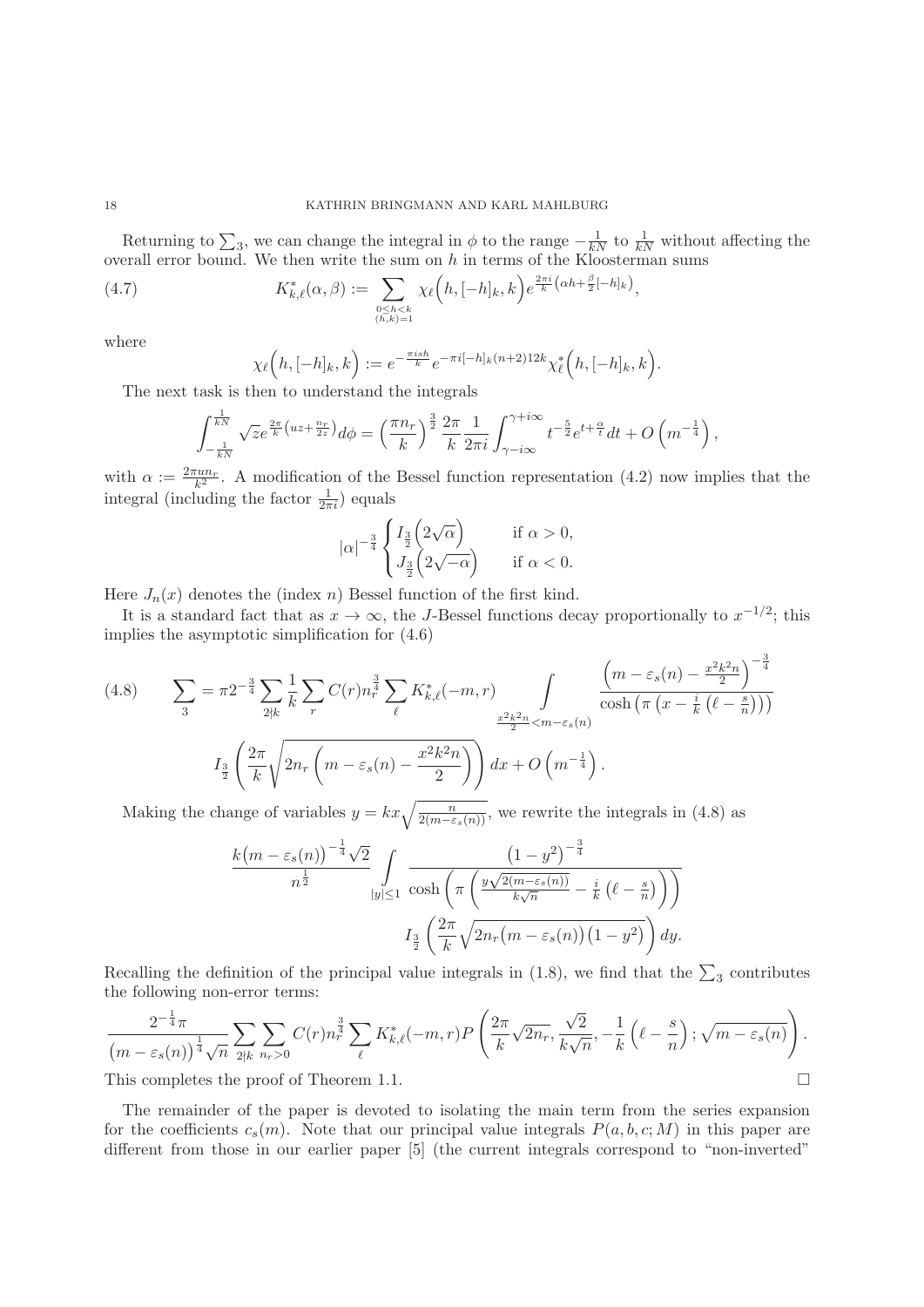mock theta function transformations). The present form allows us to use the method of stationary phase in order to obtain better error bounds.

**Lemma 4.1.** Recall the definition of the principal value integrals from  $(1.8)$ . If  $a, b,$  and  $c$  are fixed reals with  $0 < a < \frac{b}{2}$  and  $|c| < \frac{1}{2}$ , then as  $M \to \infty$ ,

$$
P(a, b, c; M) \sim \frac{e^{aM}}{\sqrt{2\pi aM} \cdot bM}.
$$

Remark. It will be clear from the proof of Lemma 4.1 that the asymptotic expansion of  $P(a, b, c; M)$ can also be determined to an arbitrary degree of precision (i.e., a partial expansion with relative error  $O(M^{-\alpha})$  can be written for any positive half-integer  $\alpha$ ). Indeed, the asymptotic expansion of the modified Bessel function (cf. (4.11)) has been extensively studied, and the other terms in the integrand have convergent Taylor expansions around zero. Note that the main asymptotic term depends only on  $a$  and  $b$ ; however, the subsequent terms in the asymptotic expansion will also depend on c.

Proof. The integral in question is

(4.9) 
$$
P(a, b, c; M) = \int_{-1}^{1} \frac{(1 - y^2)^{-\frac{3}{4}}}{\cosh(\pi(bMy + ci))} I_{\frac{3}{2}}(aM\sqrt{1 - y^2}) dy.
$$

In order to identify the dominant asymptotic behavior, we split the integral into two ranges. First, consider the range around  $y = 0$ ,

(4.10) 
$$
\int\limits_{|y|\leq \frac{1}{2}} \frac{\left(1-y^2\right)^{-\frac{3}{4}}}{\cosh\left(\pi(bMy+ci)\right)} I_{\frac{3}{2}}\left(aM\sqrt{1-y^2}\right) dy.
$$

It is a standard fact that the general asymptotic behavior for modified Bessel functions is given by

(4.11) 
$$
I_{\ell}(x) = \frac{e^x}{\sqrt{2\pi x}} + O\left(\frac{e^x}{x\sqrt{x}}\right)
$$

as  $x \to \infty$  (regardless of  $\ell$ ). This means that when  $|y| < \frac{1}{2}$  we may apply the asymptotic estimate

$$
I_{\frac{3}{2}}\left(aM\sqrt{1-y^2}\right) \sim \frac{e^{aM\sqrt{1-y^2}}}{\sqrt{2\pi aM}(1-y^2)^{\frac{1}{4}}}\left(1+O\left(\frac{1}{M}\right)\right),
$$

and the integral (4.10) is therefore asymptotically equivalent to

(4.12) 
$$
\left(1+O\left(\frac{1}{M}\right)\right)\int\limits_{|y|\leq\frac{1}{2}}\frac{e^{aM\sqrt{1-y^2}}}{\sqrt{2\pi aM}(1-y^2)\cosh\left(\pi bMy+c\pi i\right)}dy.
$$

In order to determine the behavior of  $(4.12)$  as  $M \to \infty$ , we use the Saddle Point Method. In particular, we take the convergent Taylor expansion (around  $y = 0$ ) of the integrand from (4.12), excluding the hyperbolic cosine, and also apply the change of variables  $x = \sqrt{M}y$ , writing

(4.13) 
$$
\frac{e^{aM\sqrt{1-y^2}}}{1-y^2} = e^{aM} \cdot e^{-\frac{ax^2}{2}} \left(1 + c_1 \frac{x^2}{M} + c_2 \frac{x^4}{M^2} + \dots\right)
$$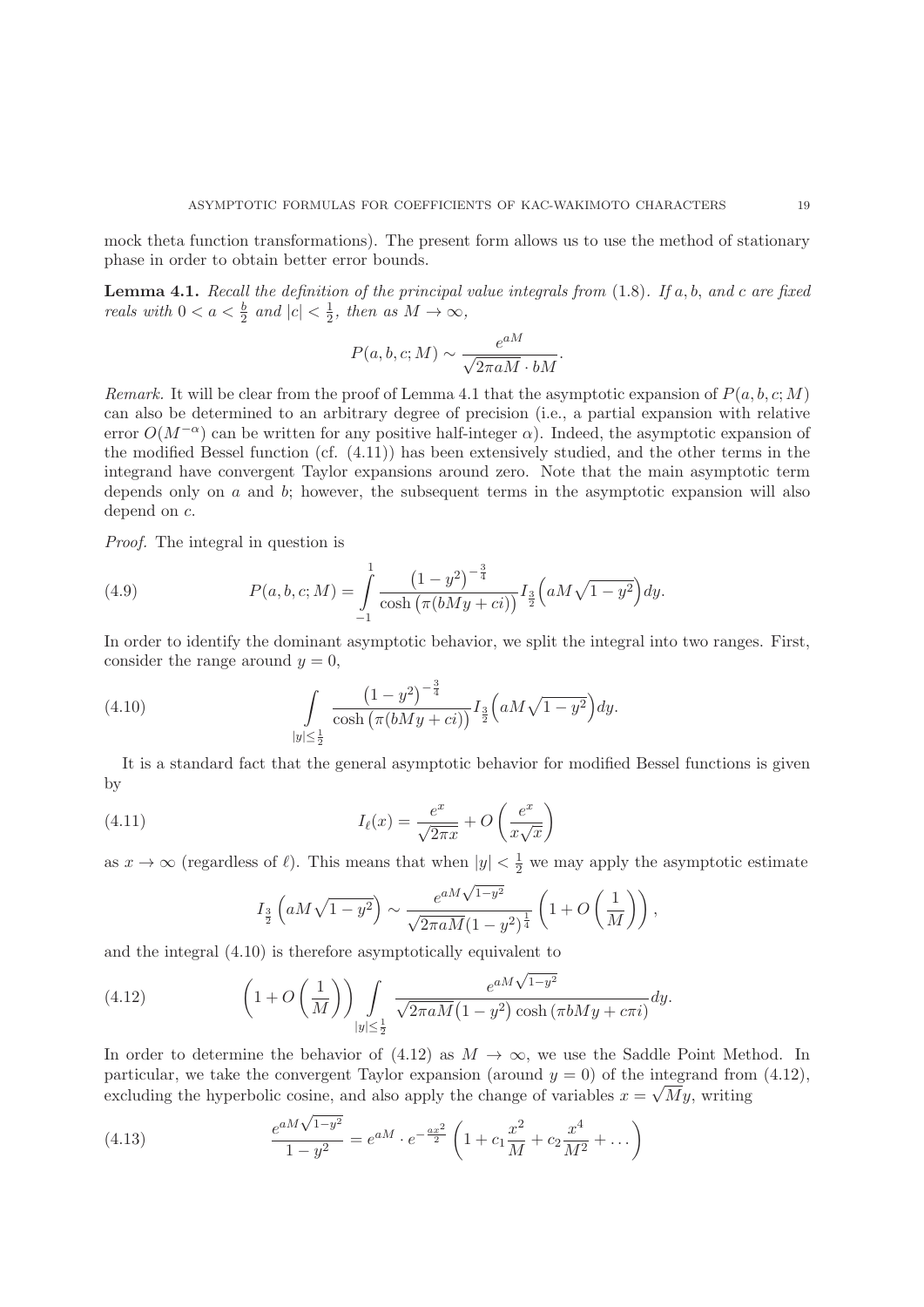for certain constants  $c_i$ . The hyperbolic cosine factor was not included because as  $M \to \infty$ , it does not have a convergent Taylor series in any neighborhood of  $y = 0$ . This factor will instead be simplified through the use of a complex contour shift after the other terms have been further approximated.

The Taylor expansion  $(4.13)$  implies that the main asymptotic term from  $(4.12)$  is

(4.14) 
$$
\frac{e^{aM}}{\sqrt{2\pi a} \cdot M} \int_{\mathbb{R}} \frac{e^{-\frac{ax^2}{2}}}{\cosh(\pi b \sqrt{M}x + c\pi i)} dx.
$$

Note that after the change of variables, the integration range became  $|x| \leq \frac{\sqrt{M}}{2}$ . We extend this range to all of R in (4.14) since the "tail" (the neighborhoods with  $|x| \geq \frac{\sqrt{M}}{2}$ ) is of exponentially lower magnitude; indeed, the magnitude of this part of the integral can be trivially bounded by  $C \cdot \exp\left(-\frac{aM}{8} - \frac{bM}{2}\right)$ .

The integral (4.14) may be further transformed to

(4.15) 
$$
\frac{e^{aM}}{\sqrt{2\pi aM} \cdot bM} \int_{\mathbb{R}} \frac{e^{-\frac{ax^2}{2b^2M}}}{\cosh(\pi x + c\pi i)} dx = \frac{e^{aM}}{\sqrt{2\pi aM} \cdot bM} \int_{\mathbb{R}+ic} \frac{e^{-\frac{a}{2b^2M}(x-ci)^2}}{\cosh(\pi x)} dx
$$

$$
= \frac{e^{aM}}{\sqrt{2\pi aM} \cdot bM} \int_{\mathbb{R}} \frac{e^{-\frac{a}{2b^2M}(x-ci)^2}}{\cosh(\pi x)} dx,
$$

where the final equality follows from a contour shift and the fact that the poles of the integrand occur at Im(x)  $\in \frac{1}{2} + \mathbb{Z}$ . It is straightforward to check that as  $M \to \infty$ , the above integral goes to 1. This gives the main asymptotic term for  $P(a, b, c; M)$  as claimed.

Recalling (4.13), the subsequent terms in the asymptotic expansion of (4.12) all have the form

(4.16) 
$$
C \cdot \frac{1}{M^{j+1}} \cdot \int_{\mathbb{R}} \frac{x^{2k} e^{-\frac{ax^2}{2}}}{\cosh\left(\pi b \sqrt{M} x + c\pi i\right)} dx,
$$

where  $j \geq k \geq 1$ . Following the transformation and contour shift from (4.15), and using the fact that  $\int_{\mathbb{R}} \frac{x^{2j}}{\cosh(x)} dx$  is bounded (as a function of j), we find that (4.16) is  $O\left(\frac{1}{M^{j+1}}\right)$  $M^{j+3/2}$  . We therefore conclude that (4.12) has the asymptotic form

$$
\left(1+O\left(\frac{1}{M}\right)\right)\frac{e^{aM}}{\sqrt{2\pi aM}\cdot bM}.
$$

In order to complete the proof, we must show that the remaining integration range in (4.9) is of asymptotically lower order; this portion is

(4.17) 
$$
\int_{\frac{1}{2} \le |y| \le 1} \frac{\left(1 - y^2\right)^{-\frac{3}{4}}}{\cosh\left(\pi (bMy + ci)\right)} I_{\frac{3}{2}}\left(aM\sqrt{1 - y^2}\right) dy.
$$

Here we use the additional standard fact that the modified Bessel functions are monotonically increasing on  $[0, \infty)$ , which implies the uniform bound

$$
I_{\frac{3}{2}}\left(aM\sqrt{1-y^2}\right) \le I_{\frac{3}{2}}\left(\frac{\sqrt{3}aM}{2}\right)
$$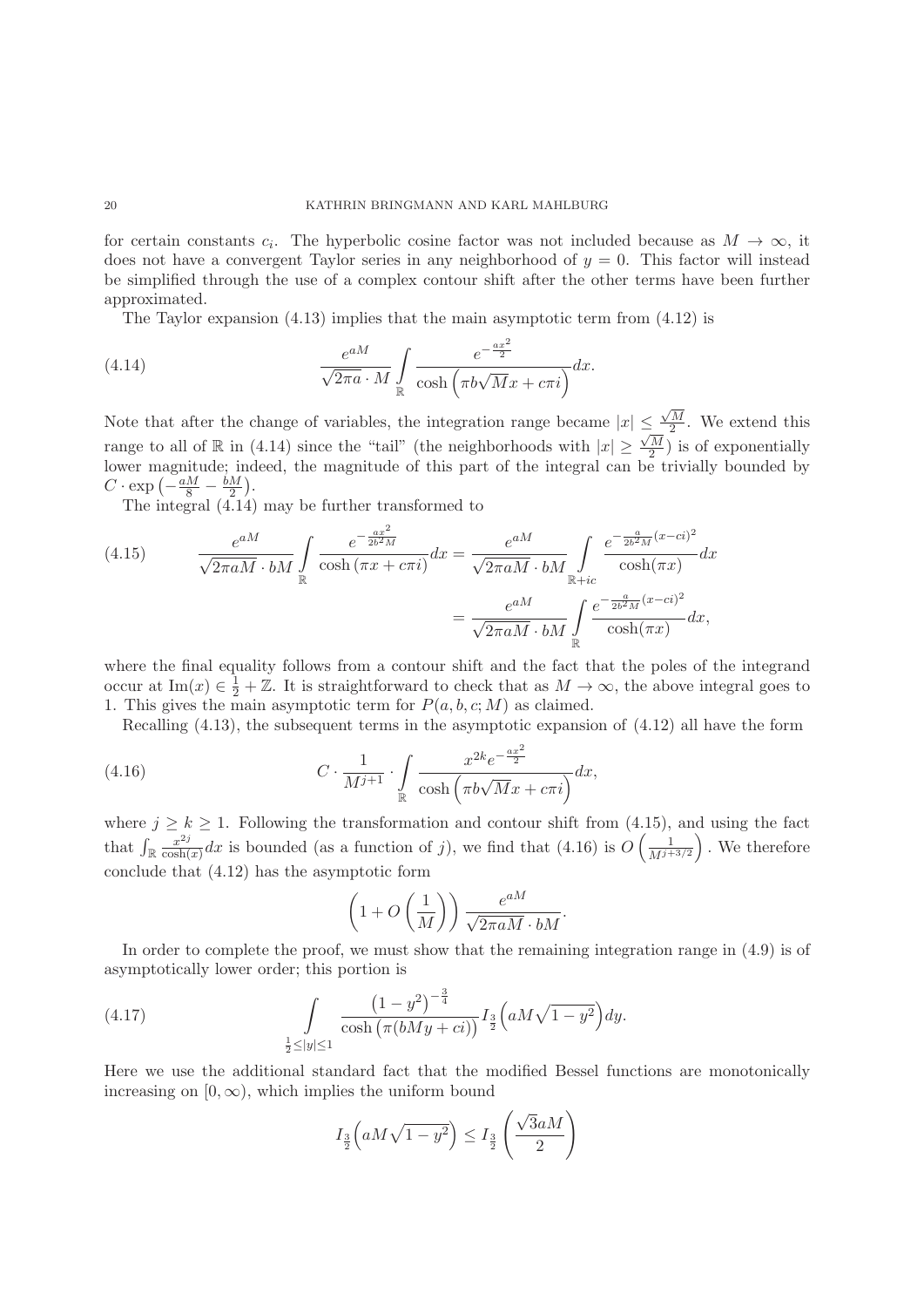on  $\frac{1}{2} \le |y| \le 1$ . The Bessel function asymptotic (4.11) now implies that (4.17) is of exponentially lower order than (4.10) in the limit as  $M \to \infty$ .

Proof of Corollary 1.2. We claim that the main contribution is found in the third sum, specifically, the term corresponding to  $k = 1, r = 0$ , and  $\ell = 0$ . We begin by calculating the asymptotic behavior of this term. It can be immediately checked that that  $K_{1,0}^{*}(-m,0) = 1$  and  $C(0) = 1$ , so Lemma 4.1 implies that as  $m \to \infty$ , this term is asymptotically

$$
(4.18) \quad \frac{\pi n_0^{\frac{3}{4}}}{2^{\frac{1}{4}} \left(m - \varepsilon_s(n)\right)^{\frac{1}{4}} \sqrt{n}} P\left(2\pi\sqrt{2n_0}, \sqrt{\frac{2}{n}}, -\left(\ell - \frac{2}{n}\right); \sqrt{m - \varepsilon_s(n)}\right) \sim \frac{\sqrt{n+2}}{8\sqrt{3}m} e^{2\pi\sqrt{\frac{(n+2)m}{6}}}.
$$

Finally, we show that (4.18), which has exponential argument  $2\pi\sqrt{\frac{(n+2)m}{6}}$ , is in fact the dominant term in Theorem 1.1. In the first summand of the theorem the dominant term clearly occurs when  $k = 1$  and  $r = 0$ , which has an exponential argument

$$
4\pi\sqrt{\delta_j(n)m} = 4\pi\sqrt{\frac{n}{24} - \frac{5}{12} + \frac{1}{2n}\left(j^2 + (1-n)j\right) + \frac{1}{8n}}\sqrt{m}
$$
  

$$
\leq 4\pi\sqrt{\frac{n}{24} - \frac{5}{12} + \frac{1}{8n}}\sqrt{m} < 2\pi\sqrt{\frac{n+2}{6}}\sqrt{m}.
$$

The main term in the second summand occurs when  $k = 2$  and  $r = 0$ , which has an exponential argument

$$
2\pi\sqrt{\tilde{\delta}_j(n)m} = 2\pi\sqrt{\frac{n}{24} - \frac{1}{24} + \frac{j^2}{2n} - \frac{j}{2}}\sqrt{m} \le 2\pi\sqrt{\frac{n}{24} - \frac{1}{24}}\sqrt{m} < 2\pi\sqrt{\frac{n+2}{6}}\sqrt{m}.
$$

Thus the dominant term is indeed  $(4.18)$ .

#### **REFERENCES**

- [1] G. Andrews, On the theorems of Watson and Dragonette for Ramanujan's mock theta functions, Amer. J. Math. **88** (1966), 454-490.
- [2] G. Andrews, Partitions with short sequences and mock theta functions, Proc. Natl. Acad. Sci. (USA) **102** (2005), 4666-4671.
- [3] R. Borcherds, Monstrous Moonshine and Monstrous Lie Superalgebras, Invent. Math. **109** (1992), 405-444.
- [4] K. Bringmann and A. Folsom, On the asymptotic behavior of Kac-Wakimoto characters, to appear in Proc. of the Amer. Math. Soc.
- [5] K. Bringmann and K. Mahlburg, An extension of the Hardy-Ramanujan Circle Method and applications to partitions without sequences, Amer. Journal of Math. **133** (2011), 1151-1178.
- [6] K. Bringmann and K. Ono, The f(q) mock theta function conjecture and partition ranks, Invent. Math. **165** (2006), 243–266.
- [7] K. Bringmann and K. Ono, Some characters of Kac and Wakimoto and nonholomorphic modular functions, Math. Annalen **345** (2009), 547-558.
- [8] K. Bringmann and K. Ono, Coefficients of harmonic Maass forms, Proceedings of the 2008 University of Florida Conference on Partitions, q-series, and modular forms, accepted for publication.
- [9] J. Bruinier and J. Funke, On two geometric theta lifts, Duke Math. Journal **125** (2004), 45–90.
- [10] J. Conway and S. Norton, Monstrous Moonshine, Bull. London Math. Soc. **11** (1979), 308-339.
- [11] L. Dragonette, Some asymptotic formulae for the mock theta series of Ramanujan, Trans. Amer. Math. Soc. **72** (1952), 474–500.
- [12] F. Dyson, Some guesses in the theory of partitions, Eureka (Cambridge) **8** (1944), pages 10-15.
- [13] E. Grosswald and H. Rademacher, Dedekind Sums, Carus Math. Monographs, Math. Assoc. of America, 1972.
- [14] G. Hardy and S. Ramanujan, Asymptotic Formulae in Combinatory Analysis, Proc. London Math. Soc. **17** (1918), 75–115.

 $\Box$